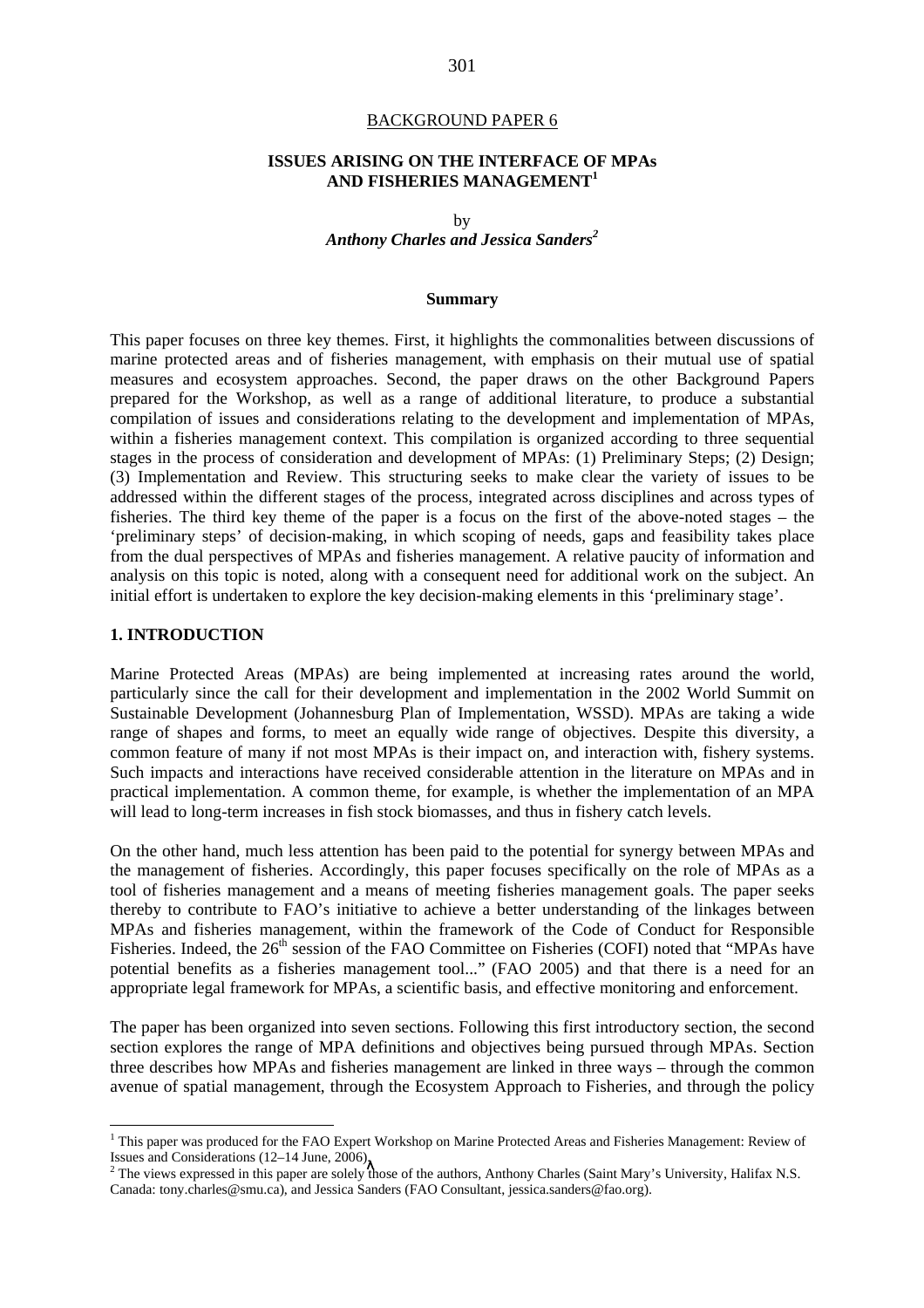context. The fourth section describes the variety of forms (models) and scales of MPAs. The fifth section first presents a structure within which to explore the linkages between MPAs and fisheries management, based on three major stages: (1) a preliminary stage of initial aspects and policy/legal frameworks, (2) the design stage, and (3) implementation, management, monitoring and assessment. This is followed by an extensive listing of the various issues and considerations arising on the topic, and a synthesis of those issues. Section six goes into detail on the 'preliminary stage' of MPA decision making, noted above, within which the objectives and approaches of both MPAs and fisheries management must be examined. Finally, section seven provides a closing discussion. Throughout the paper, the recommendations of the five background documents associated with the Workshop, as well as other relevant research, are incorporated to the extent possible.

### **2. DEFINITIONS AND OBJECTIVES OF MPAs**

#### **2.1 Definitions**

 $\overline{a}$ 

Among scholarly studies on marine protected areas, and among the range of international, national and nongovernmental initiatives to implement MPAs, there is a considerable diversity of views of what exactly should be considered an MPA. This diversity has arisen because MPAs are used for a wide range of purposes, and take a wide range of forms (depending on how wide the net is cast of what is included as an MPA). What is common to all the definitions is an understanding that an MPA is in the 'marine' environment, it is an 'area' of ocean space, and it is 'protected' in a manner beyond that of neighbouring areas.

These fundamental features are reflected in what is perhaps the most widely accepted definition of an MPA, that produced by the IUCN:

*"Any area of intertidal or subtidal terrain, together with its overlaying waters, and associated flora, fauna, historical and cultural features, which has been reserved by law or other effective means to protect part or all of the enclosed environment."(IUCN 1994)* 

An extension of this definition has been put forward (although not yet formally agreed upon) by the Convention on Biological Diversity, a major forum for discussion of MPAs:

*"'Marine and Coastal Protected Area' means any confined area within or adjacent to the marine environment, together with its overlying waters and associated flora, fauna, and historical and cultural features, which has been reserved by legislation or other effective means, including custom, with the effect that it's marine and/or coastal biodiversity enjoys a higher level of protection than its surroundings." (CBD 2002)* 

While these definitions are often quoted, there remain elements of debate, and indeed variations on what is considered to *be* an MPA, and what types of spatial measures are considered as MPAs. This has been blamed for problems involving misuse and abuse of the term<sup>3</sup>. Certainly, confusion can result: in referring to MPAs, some exclude anything other than 'no-take' areas in which no resource use is allowed, others exclude single-sector fishery closed areas, others exclude large-scale zoned areas, while many others take a broad and inclusive view of the term MPA. While a common understanding would make discussion easier, there is also debate over the utility of pursuing a single internationally accepted definition – since a multitude of individual jurisdictions have already adopted their own definitions.

There remains a further challenge with respect to fisheries specifically, in that most definitions have not explicitly included fisheries management considerations. This has led to additional confusion in that some refer to the idea of separate "fishery MPAs" (whether or not this simply means a fishery

<sup>&</sup>lt;sup>3</sup> Such as at the Conference on Marine Biodiversity, Fisheries Management and Marine Protected Areas (Brussels, 10 November 2005)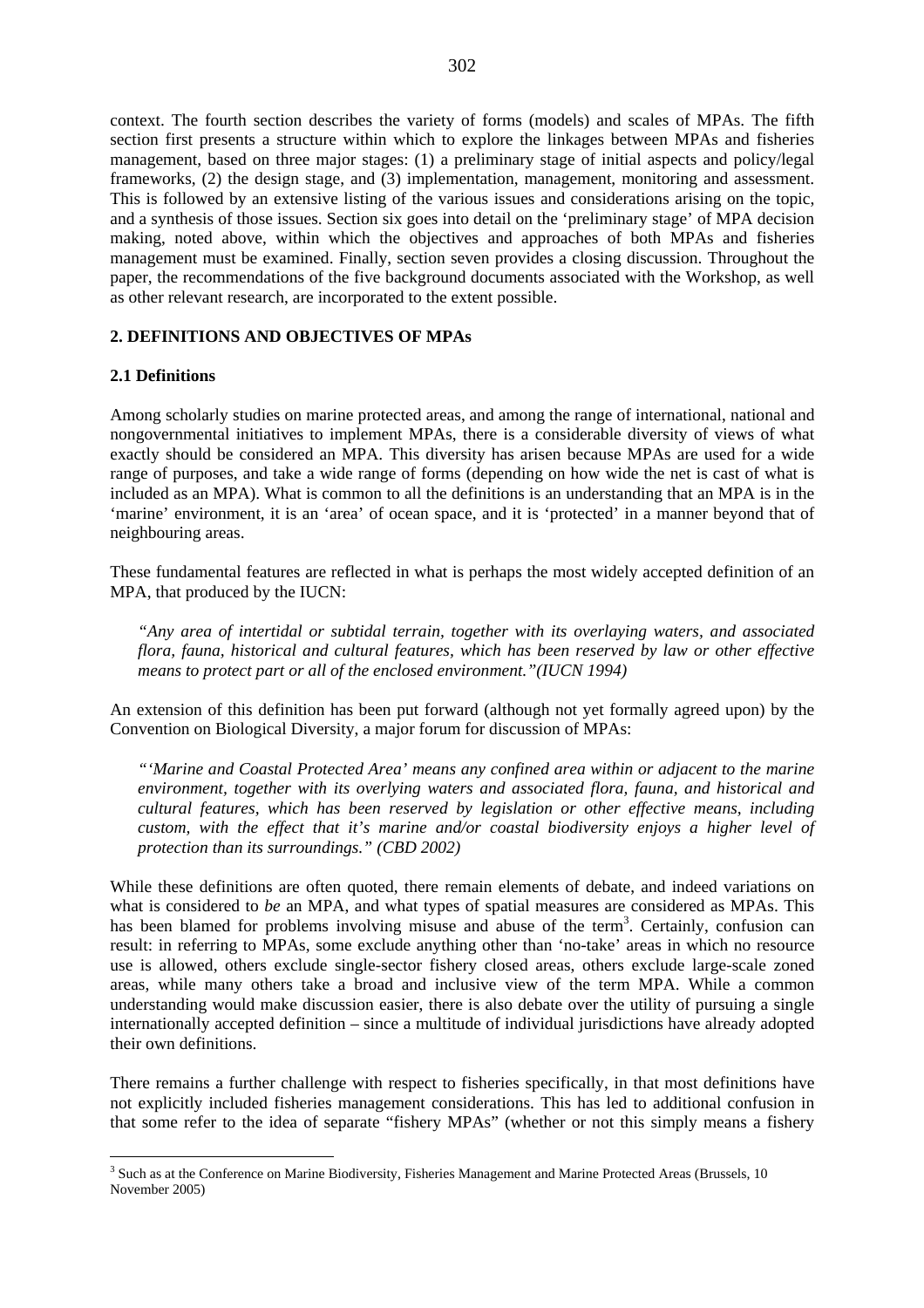closed area). There is no consensus over the usefulness of such a term, but rather a widespread sense that in terms of the role of MPAs in fisheries management, it would be more helpful to work with existing definitions, to focus these on the key MPA-fishery interactions.

### **2.2 Objectives**

Each MPA is implemented to achieve some sub-set of what is in reality a wide variety of potential objectives. Indeed, there have been many listings made of the possible benefits provided by MPAs. An illustration of such a list is that of the Independent World Commission on the Oceans (1998: p.200):

- "protection of marine species at certain stages of their life cycle;
- protection of fixed, critical, habitats (e.g., coral reefs, estuaries);
- protection of cultural and archaeological sites;
- protection of local and traditional sustainable marine-based lifestyles and communities;
- provision of space to allow shifts in species distributions in response to climate and other environmental changes;
- provision of a refuge for recruits to commercial fisheries;
- provides a framework for resolving multiple stakeholder conflicts;
- provides models for integrated coastal zone management;
- provision of revenue and employment;
- provision of areas for scientific research, education, and recreation."

In addition to these, other indirect objectives could be envisioned, such as the following:

- Generating 'spin-off' benefits to the coastal economy, thereby helping to diversify the economy (e.g. through tourism and conservation work), which in turn can reduce stress on fish stocks.
- Providing a hedge against uncertainty, a form of conservation 'insurance policy' (Dugan and Davis 1993; Holland and Brazee 1996; Rowley 1994).
- Generating non-market values such as (a) non-use value (e.g. increased oxygen production from the sea), 'existence value' (the societal value derived from the existence of the MPA), and 'option value' (the value of maintaining a marine ecosystem for future use).

Among the many objectives MPAs may be designed to meet, some are directly fishery-related – for example, an MPA in the form of a closed spawning area may be put in place explicitly to improve fishery yields and sustainability by protecting spawning fish, and an MPA on a tropical coral reef may be designed to both improve reef quality and increase fish biomasses, thereby supporting the fishery. Even MPAs implemented with an emphasis on other economic sectors (e.g. tourism, recreation), on marine conservation and biodiversity goals, or on other values in the marine environment, will likely indirectly affect fisheries, even if no fishery-specific objectives are in place.

In such cases, attention may well be paid to the possible *impacts* the MPA has on fisheries, whether positive (e.g. long-term increased biomass) or negative (e.g. decreased short-term yields). While there may also be some attention paid to fisheries management needs, it has been less common for MPAs to be designed to serve fisheries management goals *per se*. This paper focuses on the idea that, whether new marine protected areas are being contemplated or existing ones adjusted, it can be useful to focus more on opportunities to consider the role of MPAs in meeting fisheries management objectives.

Whatever the mix of objectives being pursued, it will be important to assess the extent to which the potential benefits of the MPA (as listed above) are being realized, relative to the costs that will likely arise in the establishment of the MPA – including direct management costs (additional costs incurred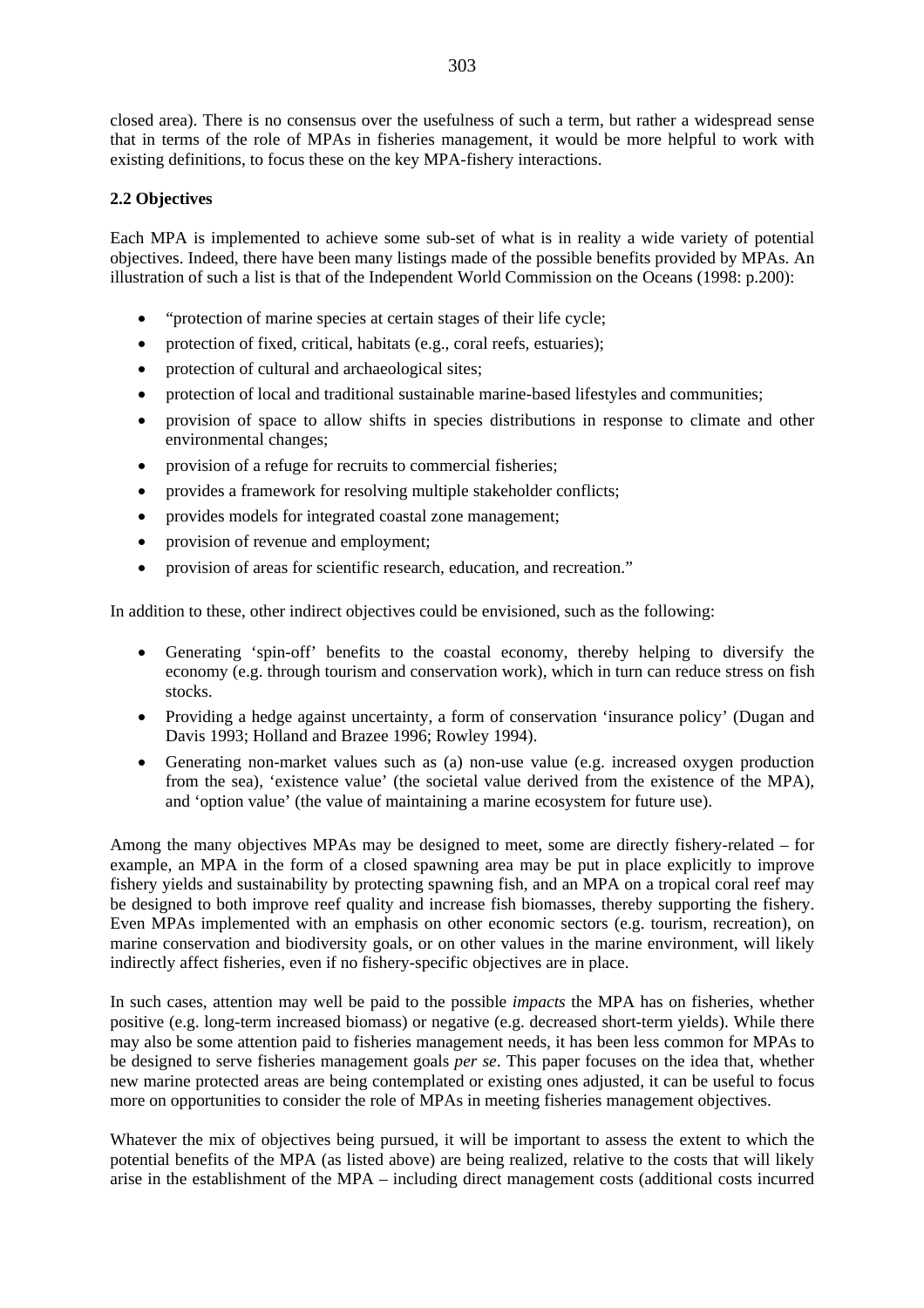to manage the MPA), as well as opportunity costs (e.g. foregone catches, due to restrictions in the MPA). With respect to fisheries management, it will be important to understand the balance of costs and benefits involved with the use of MPAs, in comparison with other management tools, in order to undertake evaluations of the MPAs in meeting objectives, both fishery-related and otherwise. Equally, it is important to examine distributional considerations, since each of the benefits and costs of MPAs may impact in differing ways those affected. This involves assessing (1) who is receiving the benefits and who is incurring the costs, as well as (2) how benefits and costs are distributed spatially (including at local, regional and national levels) and over time.

### **3. LINKING MPAs AND FISHERIES MANAGEMENT**

### **3.1 Spatial management**

All Marine Protected Areas – and indeed all protected areas, whether marine or terrestrial – have in common the fact that, by definition, they are forms of *spatial management*. A management measure is spatial in nature if it is geographically-defined, and implemented within certain delimited sub-areas of a given jurisdiction or management area. It is important to highlight the idea of a sub-area, in the sense of drawing a clear distinction between an MPA on the one hand, and on the other hand, management measures that apply throughout the jurisdiction or management area in question (whether that be the EEZ of a nation, or an entire statistical area designated by a regional fishery organization, or the entire area of a municipal fishery in the Philippines).

Spatial management, in turn, is a well established component of fisheries management, notably in terms of fishery 'closed areas' that typically protect spawning or juvenile fish (discussed below). It is crucial to assess and understand how MPAs and other spatial management measures fit within the 'toolkit' of fisheries management – along with effort/input controls, quota/output controls, and technical measures. Conversely, it is important to see how fishery-oriented closed areas – as spatial management measures developed for fisheries management – mesh with moves toward establishing protected areas having broader objectives.

### **3.2 Ecosystem approach to fisheries**

Since MPAs provide protection on a spatial basis to components of marine areas, it is useful to view the connection of MPAs to fisheries management in the context of the Ecosystem Approach to Fisheries (EAF). The EAF broadens the approach to fisheries management, and to utilization of fisheries, by placing the fishery within the context of the surrounding ecosystem, as well as by incorporating relevant human interactions [e.g. FAO 2003, Garcia *et al.* 2003]. As noted in the FAO Technical Guidelines for Responsible Fisheries (FAO 2003):

"an ecosystem approach to fisheries (EAF) strives to balance diverse societal objectives, by taking account of the knowledge and uncertainties of biotic, abiotic and human components of ecosystems and their interactions and applying an integrated approach to fisheries within ecologically meaningful boundaries"

From the perspective of EAF, it is important for fisheries management to take into account the impacts of fishing on the ecosystem, and conversely, the impacts of the ecosystem and of other human uses of that ecosystem, on fisheries. Martin *et al.* (2007) have noted that MPAs can play a role in this:

 "MPAs may be viewed as a complement to other fisheries management tools and integrated with sustainable management practices over the wider marine environment."

Indeed, it has been argued in many contexts that MPAs, and fisheries management for that matter, often fit within a larger context of integrated ocean and coastal management. For example: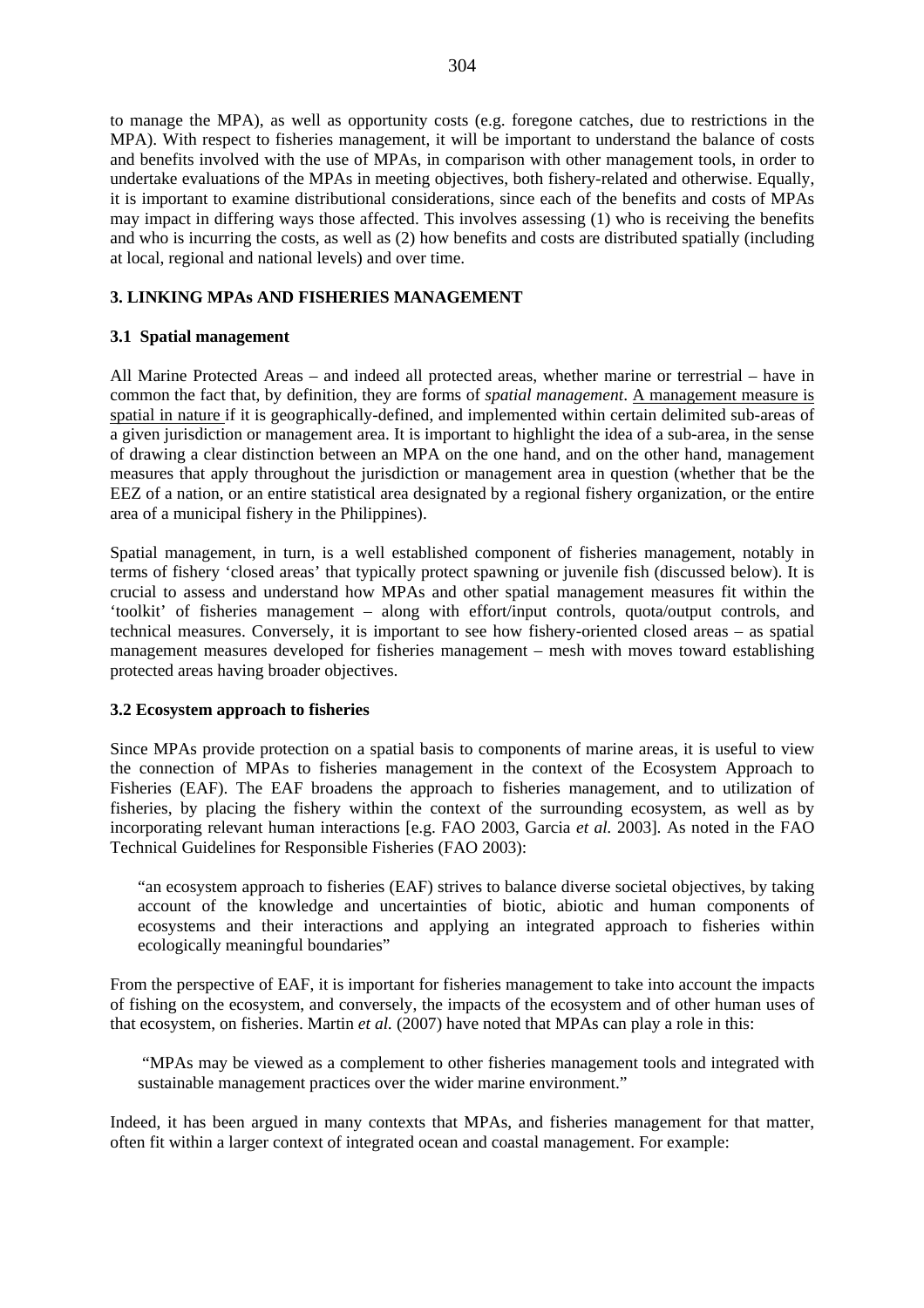"To be effective on a wide scale, MPAs should be embedded within large planning frameworks such as integrated coastal management (ICM)… These frameworks are designed to balance resource management and economic development, consider ecologically-significant processes, and encourage cross-sectoral planning." (Christie and White 2007)

### **3.3 The policy context of MPAs and fisheries management**

Although spatial management – notably in the form of closed areas – is not new as a tool of fisheries management, the particular integration of MPAs into fishery policy frameworks is evolving. The varying roles, definitions, and uses of MPAs on domestic, regional and international scales are still subject to debate. However, there do seem to be certain recurring aspects of a policy and institutional nature that need to be understood to provide a larger understanding of how MPAs connect within marine conservation and fisheries management regimes. Some of these key aspects are noted in the template of Table 1, which includes:

- the departments/agencies involved or responsible for MPAs
- whether an MPA policy is in place within the jurisdiction
- the integration of MPAs into a larger policy frameworks of ICM or IOM
- the extent of application and incorporation of EAF within fisheries policy
- the definition of an MPA in the particular jurisdiction/organization
- the spatial dimensions of the jurisdiction's principal fisheries
- whether the definition or use of MPAs includes the following fisheries management tools: (1) Closed fishery area, (2) Fishery zoning, (3) Habitat conservation for fisheries management
- whether the country/region has other spatially managed areas that might provide protection or sustainable management of fisheries, apart from those identified as MPAs.

The headings in Table 1 constitute a set of key elements relating to the interaction of MPAs and fisheries management, and accordingly, if the Table were to be completed for relevant countries, regions, sub-national jurisdictions and/or organizations, this could provide a vehicle for comparing how MPAs and fisheries management interact, across jurisdictions and/or organizations. In turn, such an assessment of the international diversity with which spatial protection is applied within varying policy situations could lead to insights into 'best practices' in the application of MPAs to fisheries management, and into 'gaps' and areas for further research. To maximize the utility of Table 1, the set of information compiled could be combined with that produced in current projects that are helping to inform MPA implementation (e.g. with respect to management effectiveness), and efforts to catalogue MPAs globally.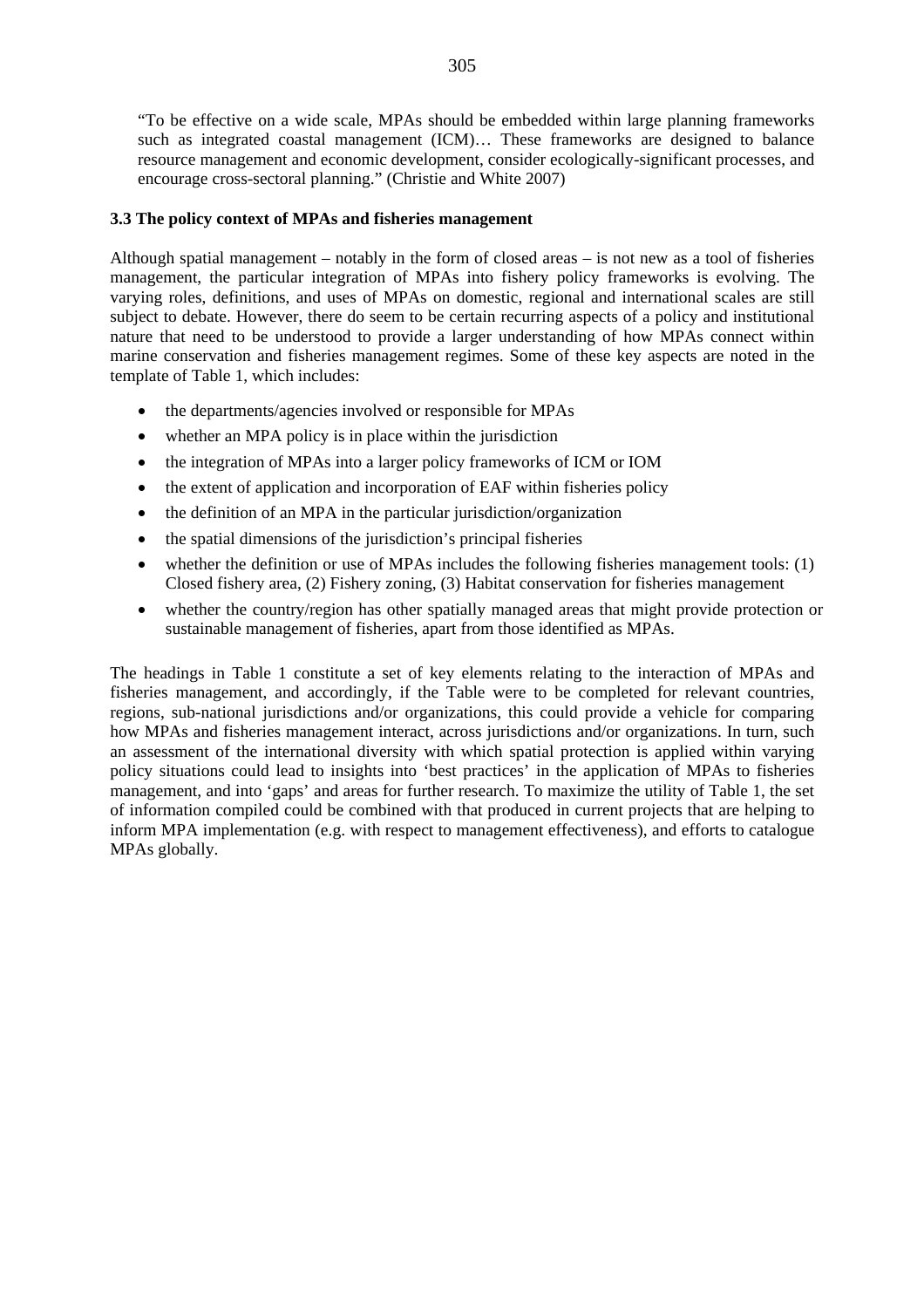# **TABLE 1: Template for Policy Analysis of MPAs and Fisheries Management**

| Country/<br>Organization                             | <b>Departments</b><br>involved or<br>responsible | <b>MPA Policy</b><br>in place? | <b>Application and</b><br>incorporation of<br><b>EAF in Fisheries</b><br><b>Policy</b> | <b>What wider</b><br>ocean/coastal<br>management<br>regimes are in<br>place (IOM ,ICM,<br>$etc)$ ? | Definition of an<br><b>MPA</b> | What are the spatial<br>dimensions of the<br>jurisdiction's<br>principal fisheries? | Does the country/region have<br>other spatially managed areas<br>that might provide protection<br>or sustainable management of<br>fisheries which are not<br>identified as MPAs? | Are the following fisheries<br>management tools included in<br>the country's/organization's<br>definition or use of MPAs? |  |
|------------------------------------------------------|--------------------------------------------------|--------------------------------|----------------------------------------------------------------------------------------|----------------------------------------------------------------------------------------------------|--------------------------------|-------------------------------------------------------------------------------------|----------------------------------------------------------------------------------------------------------------------------------------------------------------------------------|---------------------------------------------------------------------------------------------------------------------------|--|
|                                                      |                                                  |                                |                                                                                        |                                                                                                    |                                |                                                                                     |                                                                                                                                                                                  |                                                                                                                           |  |
| NON-GOVERNMENTAL AND INTERGOVERNMENTAL ORGANIZATIONS |                                                  |                                |                                                                                        |                                                                                                    |                                |                                                                                     |                                                                                                                                                                                  |                                                                                                                           |  |
|                                                      |                                                  |                                |                                                                                        |                                                                                                    |                                |                                                                                     |                                                                                                                                                                                  | Closed fishery area                                                                                                       |  |
|                                                      |                                                  |                                |                                                                                        |                                                                                                    |                                |                                                                                     |                                                                                                                                                                                  | Fishery zoning                                                                                                            |  |
|                                                      |                                                  |                                |                                                                                        |                                                                                                    |                                |                                                                                     |                                                                                                                                                                                  | Habitat conservation for                                                                                                  |  |
|                                                      |                                                  |                                |                                                                                        |                                                                                                    |                                |                                                                                     |                                                                                                                                                                                  | fisheries mgmt                                                                                                            |  |
|                                                      |                                                  |                                |                                                                                        |                                                                                                    |                                |                                                                                     |                                                                                                                                                                                  | Closed fishery area                                                                                                       |  |
|                                                      |                                                  |                                |                                                                                        |                                                                                                    |                                |                                                                                     |                                                                                                                                                                                  | Fishery zoning                                                                                                            |  |
|                                                      |                                                  |                                |                                                                                        |                                                                                                    |                                |                                                                                     |                                                                                                                                                                                  | Habitat conservation for                                                                                                  |  |
|                                                      |                                                  |                                |                                                                                        |                                                                                                    |                                |                                                                                     |                                                                                                                                                                                  | fisheries mgmt                                                                                                            |  |
| <b>COUNTRIES</b>                                     |                                                  |                                |                                                                                        |                                                                                                    |                                |                                                                                     |                                                                                                                                                                                  |                                                                                                                           |  |
|                                                      |                                                  |                                |                                                                                        |                                                                                                    |                                |                                                                                     |                                                                                                                                                                                  | Closed fishery area                                                                                                       |  |
|                                                      |                                                  |                                |                                                                                        |                                                                                                    |                                |                                                                                     |                                                                                                                                                                                  | Fishery zoning                                                                                                            |  |
|                                                      |                                                  |                                |                                                                                        |                                                                                                    |                                |                                                                                     |                                                                                                                                                                                  | Habitat conservation for<br>fisheries mgmt                                                                                |  |
|                                                      |                                                  |                                |                                                                                        |                                                                                                    |                                |                                                                                     |                                                                                                                                                                                  | Closed fishery area                                                                                                       |  |
|                                                      |                                                  |                                |                                                                                        |                                                                                                    |                                |                                                                                     |                                                                                                                                                                                  | Fishery zoning                                                                                                            |  |
|                                                      |                                                  |                                |                                                                                        |                                                                                                    |                                |                                                                                     |                                                                                                                                                                                  | Habitat conservation for                                                                                                  |  |
|                                                      |                                                  |                                |                                                                                        |                                                                                                    |                                |                                                                                     |                                                                                                                                                                                  | fisheries mgmt                                                                                                            |  |
|                                                      |                                                  |                                |                                                                                        |                                                                                                    |                                |                                                                                     |                                                                                                                                                                                  | Closed fishery area                                                                                                       |  |
|                                                      |                                                  |                                |                                                                                        |                                                                                                    |                                |                                                                                     |                                                                                                                                                                                  | Fishery zoning                                                                                                            |  |
|                                                      |                                                  |                                |                                                                                        |                                                                                                    |                                |                                                                                     |                                                                                                                                                                                  | Habitat conservation for                                                                                                  |  |
|                                                      |                                                  |                                |                                                                                        |                                                                                                    |                                |                                                                                     |                                                                                                                                                                                  | fisheries mgmt                                                                                                            |  |
| <b>REGIONAL BODIES</b>                               |                                                  |                                |                                                                                        |                                                                                                    |                                |                                                                                     |                                                                                                                                                                                  |                                                                                                                           |  |
|                                                      |                                                  |                                |                                                                                        |                                                                                                    |                                |                                                                                     |                                                                                                                                                                                  | Closed fishery area                                                                                                       |  |
|                                                      |                                                  |                                |                                                                                        |                                                                                                    |                                |                                                                                     |                                                                                                                                                                                  | Fishery zoning                                                                                                            |  |
|                                                      |                                                  |                                |                                                                                        |                                                                                                    |                                |                                                                                     |                                                                                                                                                                                  | Habitat conservation for                                                                                                  |  |
|                                                      |                                                  |                                |                                                                                        |                                                                                                    |                                |                                                                                     |                                                                                                                                                                                  | fisheries mgmt                                                                                                            |  |
|                                                      |                                                  |                                |                                                                                        |                                                                                                    |                                |                                                                                     |                                                                                                                                                                                  | Closed fishery area                                                                                                       |  |
|                                                      |                                                  |                                |                                                                                        |                                                                                                    |                                |                                                                                     |                                                                                                                                                                                  | Fishery zoning                                                                                                            |  |
|                                                      |                                                  |                                |                                                                                        |                                                                                                    |                                |                                                                                     |                                                                                                                                                                                  | Habitat conservation for<br>fisheries mgmt                                                                                |  |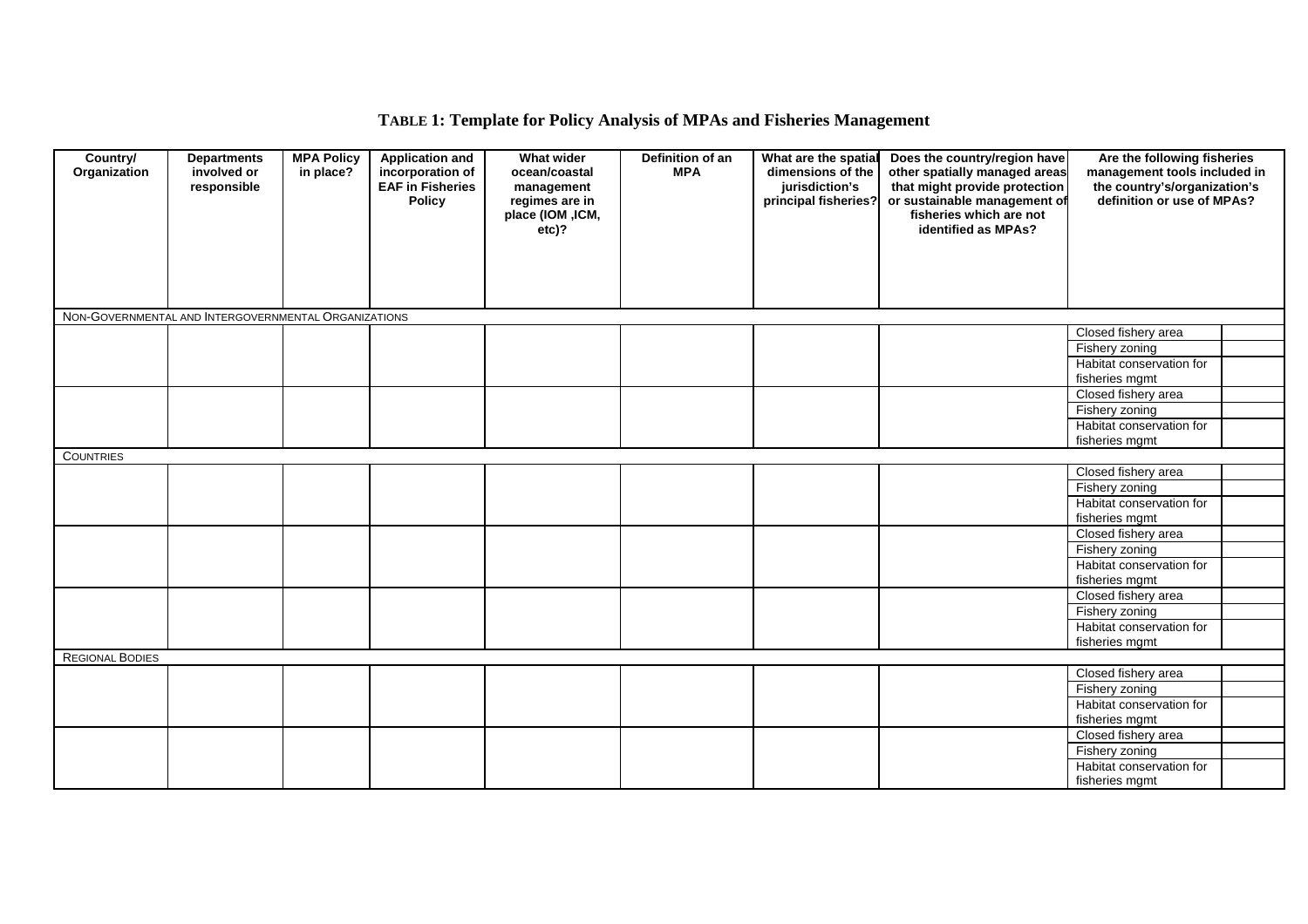### **4. TYPES AND SCALES OF MPAs IN THE CONTEXT OF FISHERIES MANAGEMENT**

### **4.1 Diverse models of MPAs**

A key challenge in assessing the role of MPAs in the context of fisheries management lies in the multiplicity of forms they can take. As Martin *et al.* (2007) note:

"MPAs are a flexible tool encompassing a range of management options, from smaller, strictly protected no-take reserves to larger, zoned multiple use areas where different activities are carefully managed."

Of the various forms MPAs can take, some key examples include:

- spatial limits on fishing areas (as well as simple fishery closures)
- 'no take' areas in which there is a complete prohibition on entry or resource extraction
- areas with ocean zoning schemes or other comprehensive controls on usage
- areas with regulation of specific designated activities, e.g. modes of fishery production
- territorial rights systems and allocation-oriented area regulation

Each of these forms of MPAs is discussed briefly below.

### *4.1.1 Fishery closed areas*

Every fishery textbook covers the use of 'closed areas', specific parts of a fishery management jurisdiction within which fishing (whether all fishing or that for certain species or using a certain method) is prohibited, most often to protect the spawning or juvenile fish on spawning and/or nursery grounds therein. A closed area is a form of spatial management, as discussed above, contrasting with non-spatial management tools, such as limiting the size of mesh in fishing nets, that typically apply *throughout* the range of the competent authority, as opposed to a sub-area within it.

In closed areas, the closure may be temporary (seasonal) within a given year, perhaps during a spawning period, or it may be permanent. In either case, however, the restriction is most often focused on a specific activity, such as fishing for a certain species. For example, fishing for groundfish may be prohibited in a closed area known to be a cod spawning ground, but fishing within that area may be permitted for shellfish. One of many examples of a permanent but limited closure is the 'haddock box', a designated area of ocean space on the Scotian Shelf off Nova Scotia, Canada. This area was identified by fishers as being important for spawning and as a juvenile area for haddock. Fishers themselves therefore pushed for, and consistently support, a prohibition on targeting the haddock stock within the 'box'. The fishers are convinced that protecting the area is both in their own self-interest and the 'right thing to do' in conserving the haddock stock.

Fishery closed areas are typically narrowly-targeted and fishery-focused, having the advantage that their purpose is very apparent and clear-cut. Fishers, for example, can see that the goal of a fishery closure is to protect and conserve a specific stock. On the other hand, their narrow focus means that while such closed areas may provide indirect ecosystem benefits, they cannot be expected to provide comprehensive protection or management of the designated spatial area (nor of the full ecosystem, however defined). In other words, closed fishery areas are certainly spatial management measures, and may fit within many definitions of what is considered an MPA, but they are but one specific class of spatial measures.

### *4.1.2 No-take reserves*

While a fishery closed area is specifically and usually solely designed as a fisheries management measure, 'no-take reserves' typically have broader, more ecosystem-level, goals. These types of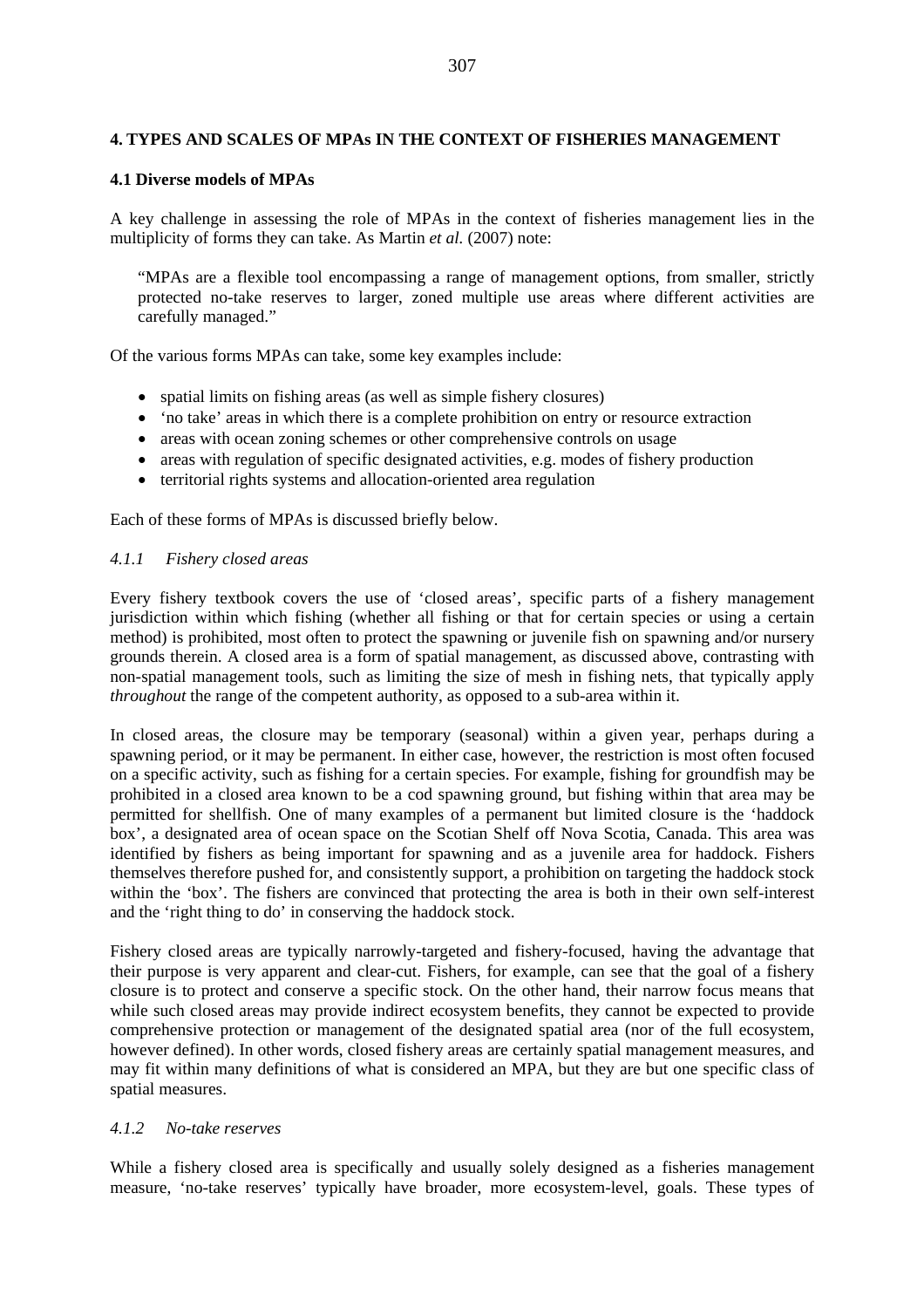spatial measures are generally MPAs in which no extractive activities are permitted – they may well permit tourism and recreational activities, such as diving and boating, but are essentially meant to be parts of the ecosystem relatively unaffected by human use. The establishment of such an MPA may reflect a specific objective, such as protection of a fragile or unique habitat, while a system of several no-take areas could serve the broader pursuits of biodiversity conservation and ecosystem well-being. It has been suggested that no-take reserves can also serve as tools for public education and as a means to reflect "heritage and moral values" (Ballantine 1994: 210). To gain acceptance, no-take reserves have tended to be relatively small in size, albeit possibly within the context of a network of such areas, or within a zoned approach (see below). However, the idea of closing most of a fishery management jurisdiction through 'large space-time refuges' has been suggested as well (Walters 1998). Early examples of no-take reserves are New Zealand's Leigh Marine Reserve established in 1977 (from Cape Rodney to Okahari Point) (Ballantine 1996); France's Scandola Nature Reserve established by decree in 1975 (Mabile and Piante 2005); and the Philippine's Sumilon Reserve gazetted in 1974 (Russ and Alcala 1999).

#### *4.1.3 Ocean zoning*

Ocean zoning refers to the practice of specifying the kinds of activities allowable within each of a set of sub-areas ("zones") within an overall geographically-defined area. This produces what can be seen as a larger-scale multiple-use MPAs, usually designed from a multi-objective perspective. In a zoned marine region, there could be (for example) an interior no-take area at the 'core' of the MPA, together with selective use limitations (e.g. on fish harvesting) throughout the MPA, often with a declining level of stringency further from the core. From a fishery perspective, one could envision conservation and stock rebuilding efforts in outer zones of the MPA, being aided by larval migration from no-take areas, and potentially efforts to reduce the pressure on the fish stocks through economic diversification in neighbouring coastal communities. King (1995: 282) notes that a multi-use MPA might include zones ranging from preservation zones (no access allowed) to recreational zones (with only regulated recreational fishing allowed) to traditional fishing zones (with exclusive fishing rights held by local fishers) to scientific and experimental zones. Perhaps the best known zoned MPA is the Great Barrier Reef Marine Park (GBRMP) in Australia – roughly 350 000 square kilometres, approximately 2 500 individual reefs, and varying levels of protection relating to a range of uses (Independent World Commission on the Oceans, 1998: 199).

#### *4.1.4 Spatial restrictions on mode of production*

Increasingly, spatial management is being used in fisheries in ways more elaborate than the classic 'closed area' described above. In many jurisdictions, patchworks of area-specific restrictions have developed, in which a range of spatial restrictions are imposed on specific fishery sectors (e.g. recreational), or specific modes of production (e.g. large-scale or industrial fleets) and gear types (e.g. bottom trawling). Not only do these situations often involve a wide variety of spatial restrictions, the measures are put in place for varying purposes – notably (a) for conservation, habitat protection, etc., or (b) for allocation and/or conflict resolution.

### *4.1.5 Access rights in small-scale fisheries*

Spatial management tools such as those that deal with access rights can play a large role in general fisheries management, but have become increasing important in the management of small-scale fisheries. Territorial use rights in fishing (TURFS) and customary marine tenure (CMT) are rightsbased approaches in which rights are assigned to individuals or groups. Such systems can be representative of traditional use patterns and exist in many areas of the world (Christy 1982; Charles 2001). Examples of the widespread successful use of these systems is apparent in Chile where TURFs have been allocated in the form of Management and Exploitation Areas for Benthic Fisheries (MEABR), and are supported through legislation. Such arrangements can be a feasible option for small-scale artisanal fisheries and have enjoyed success in Chile, producing long-term benefits in terms of the economic welfare of fishers, the strengthening of monitoring and management, and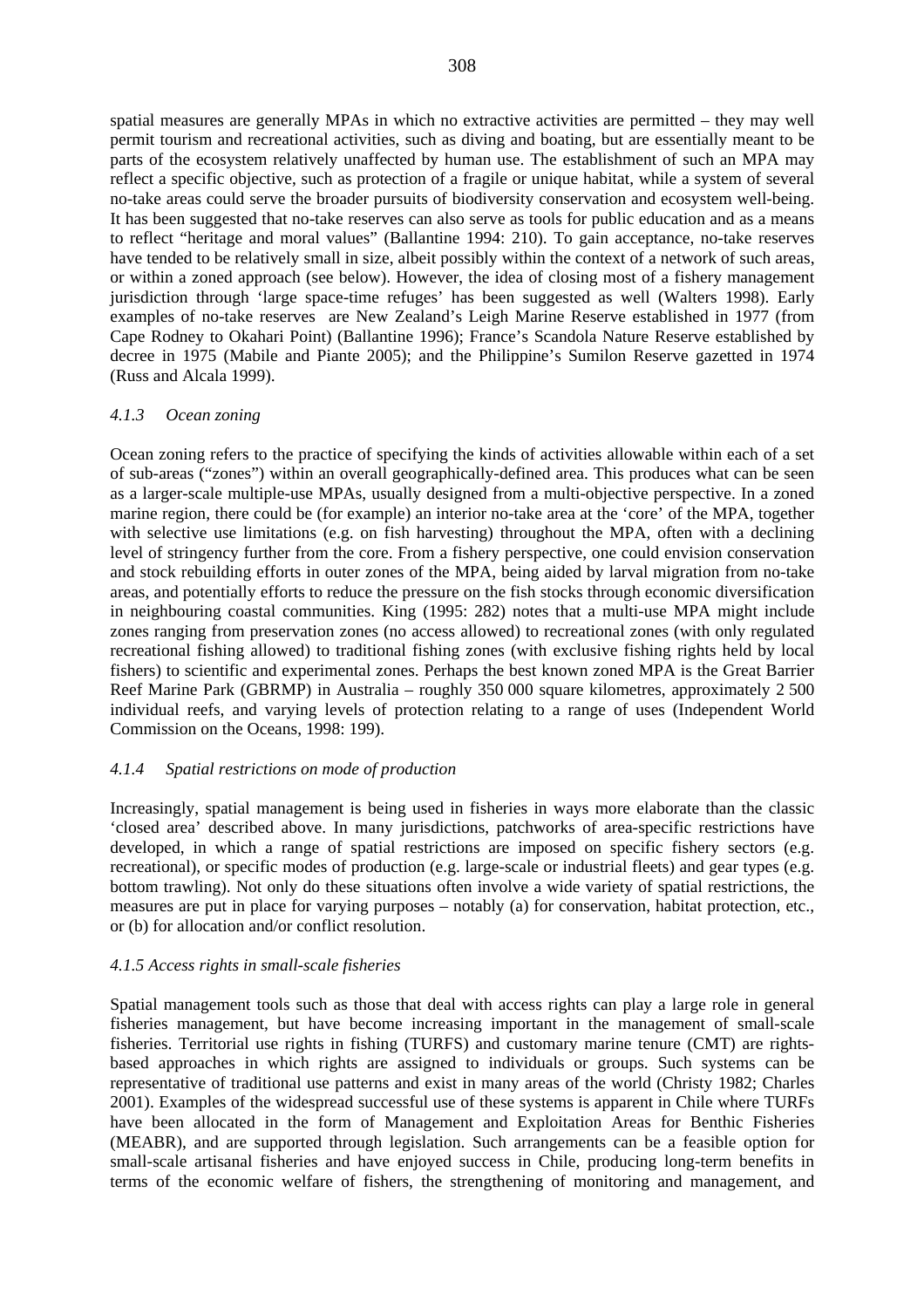reduced costs (Defeo and Castilla 2006). TURFs can be beneficial, particularly, in areas where the central governance system is weak or distant. The assignment of rights to local fishers can provide a powerful incentive for sustainable management of fisheries. These systems represent yet another form of spatial management, which is defined by some as a type of marine protected area.

### **4.2 Varying scales of marine protected areas**

The discussion of MPAs and their role in fisheries management must also take into account the wide range of scales of MPAs – from the local, community and sub-national levels, through to those that cross national boundaries, and indeed those that may be implemented on the high seas beyond national jurisdiction.

### *4.2.1 Local, community and sub-national MPAs*

Most MPAs are of a scale that fits easily within the borders of a given nation. Indeed, many are of a local and/or community level – as is common in the Philippines and in well-known cases such as that of Soufriere in St. Lucia (eastern Caribbean). On the other hand, the Great Barrier Reef in Australia, and the recently declared MPAs of the Northwestern Hawaiian Islands Marine National Monument composed of  $362062 \text{ km}^2$  in the United States (June 2006) and the 184 700 km<sup>2</sup> Phoenix Island Protected Areas in Kiribati (April 2006) are examples of large MPAs that nevertheless fit within a nation's borders (White House 2006; MPA News 2006a). While the complexities of all these MPAs can be considerable, they obviously avoid the challenges of international considerations, found in the two cases discussed below.

### *4.2.2 Regional and transboundary MPAs*

Transboundary spatial management is becoming more feasible as instruments to facilitate the development of marine protected areas across borders are developed. An instrument that currently supports planning to create MPAs across national boundaries of members is the Barcelona Convention and its Protocol concerning Specially Protected Areas and Biological Diversity (Young 2007). Regional Fisheries Management Organizations (RFMOs) are also beginning to address issues of resource sustainability through spatial measures, including the use of MPAs. RFMOs, in fact, need to apply principles of sustainability under the UN Convention on the Law of the Sea (UNCLOS) which implies that they are expected to "to establish conservation and management measures to facilitate joint assessment of stocks and ecosystems, and ensure that the biodiversity of aquatic habitats and ecosystems is conserved and endangered species are protected" (Young 2007). However, only a few RFMOS have incorporated this aspect of management informally into their 'toolbox', and many have yet to address this issue, representing a serious weakness in global and regional governance regimes (Molenaar 2005)

### *4.2.3 Areas beyond national jurisdiction ("the high seas")*

Spatial management is now being considered in areas governed by international or regional agreements, or in areas only governed by the regime of the high seas. As interest grows in the resources of such areas, including both demersal and highly migratory and straddling stocks, as well as in corresponding resource management and research approaches, various management regimes are being considered and debated internationally. Many of the issues associated with coastal or offshore (within-EEZ) MPAs carry over directly to questions relating to the high seas. Despite the differing history of fishery management and diversity of management regimes, many of the conversations on the benefits and costs of MPAs within national jurisdiction are also applicable to the seabed, water column and ocean surface of the high seas. Though few in number and rarely designed for fishery management purposes, examples of such spatial protection measures do exist in the high seas. For example, the North East Atlantic Fisheries Commission (NEAFC) established a temporary ban on trawling and use of static gear over seamounts in its jurisdiction to protect "vulnerable deep-water habitats."(NEAFC 2004) Efforts to identify international regimes through which to establish MPAs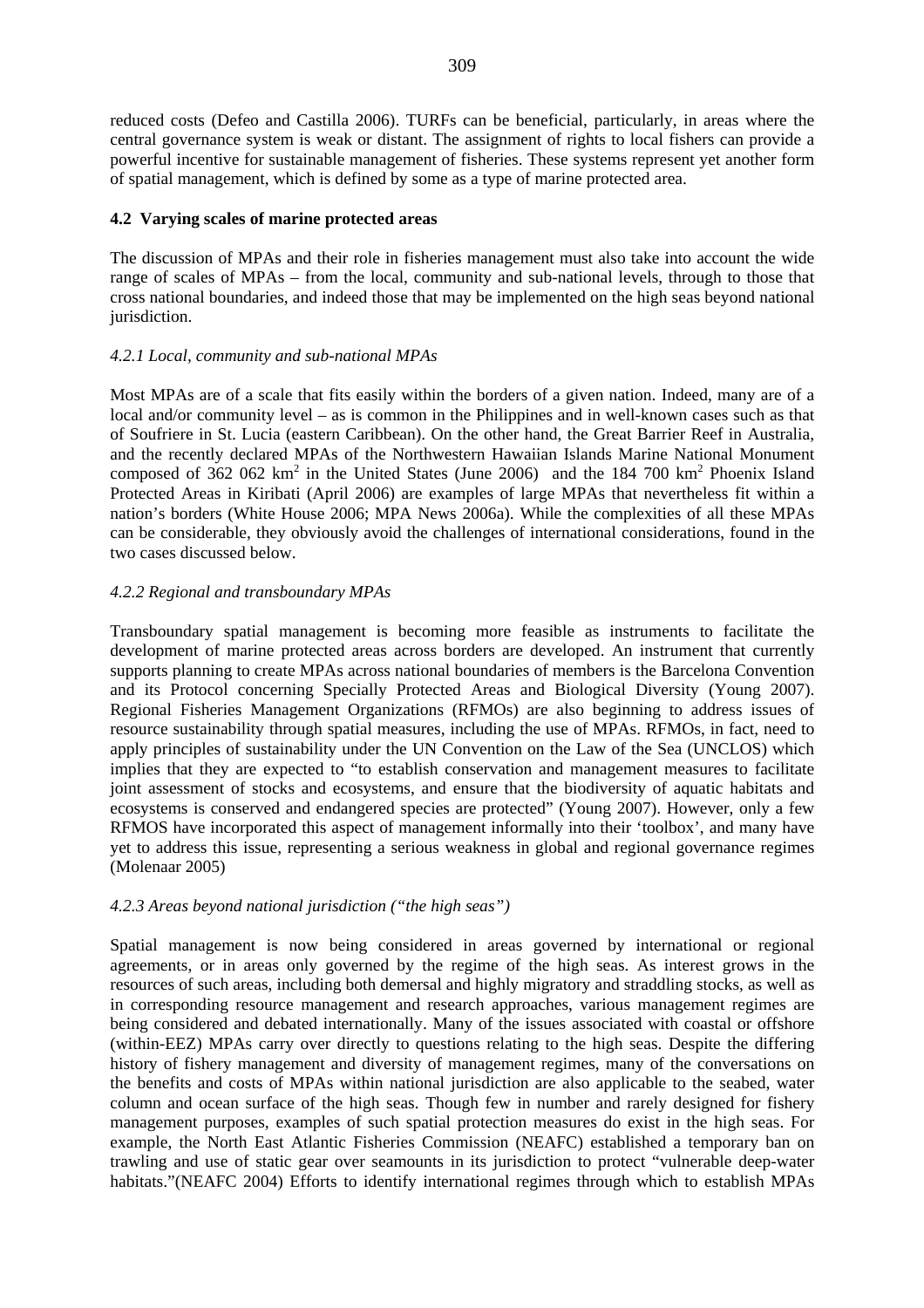are ongoing, although discussions relating to spatial protection for fisheries management in this are still nascent. Indeed, there is still much debate internationally as to whether such measures are feasible and necessary in the high seas.

### **5. ISSUES ARISING AT THE INTERFACE OF MPAs AND FISHERIES MANAGEMENT**

This section first presents a 3-stage process for assessing the links of MPAs and fisheries management, then provides a preliminary listing of issues, questions and considerations that may arise in addressing the potential for and implementation of MPAs (including high seas MPAs), with emphasis on the fisheries management context.

### **5.1 MPAs and fisheries management: decision-making stages**

There is an abundant literature on the process of fisheries management, and a rapidly growing literature on MPA design and implementation. However, when one examines the linkage between these two – MPAs and fisheries management – there arises a need to adjust the analysis somewhat to effectively combine two related but different processes. On the one hand, in MPA implementation, one might typically begin by determining the goals of the MPA, where it should be located, suitable dimensions and internal regulations, among other details required to best meet the goals. On the other hand, in considering fisheries management, one might begin by examining the fishery goals being pursued, along with the current management realities and needs, before choosing suitable tools from the 'toolkit' of fishery management. However, when we are looking at both MPAs and fisheries management together, it is not enough to carry out these processes separately.

Instead, we must initially integrate, simultaneously within a 'preliminary stage', an understanding of fisheries management needs and MPA needs, as well as the current state of the world, in terms of the fisheries management tools already in place, and whether MPAs are already in place. Questions that arise in this preliminary stage may include: What are the fisheries management needs? Can an MPA help meet those needs? What non-fishery needs motivate MPA implementation? Is an MPA a feasible tool to meet the various fishery and non-fishery needs?

The nature of this combined examination of MPAs and fisheries management leads to a modified process, based on three sequential stages in the process of consideration and development of MPAs: (1) Preliminary; (2) Design; (3) Implementation and review.

### *5.1.1 Preliminary issues*

This preliminary stage is intended to address the issues that might be faced before the actual decision of implementing an MPA is taken. Many questions are posed that might determine whether an MPA is indeed feasible or desirable for a specific area, and in particular, whether an MPA fits with the needs and current reality of fisheries management (or alternatively, whether it is motivated by other goals). This is an initial 'scoping' stage in which information on the nature of the marine system, and the fishery, is gathered to determine the most effective method or tool necessary to address the problems at hand. The preliminary stage may also provide an appropriate avenue for making decisions on the best possible method for addressing international obligations, implementing the precautionary approach, and adopting different avenues for management proactively to avoid future fisheries problems.

### *5.1.2 Design*

In the Design stage, the decision to implement an MPA has already been made, and the focus turns to an initial concentration on goals and objectives to be met, as well as criteria (i.e. criteria established for particular MPA regimes within a nation, region or internationally). This is followed by the scoping phase for design of the MPA, which includes suitable assessments (biological, socioeconomic, etc.) to determine feasibility in a specific area as well as appropriateness of the selected fisheries management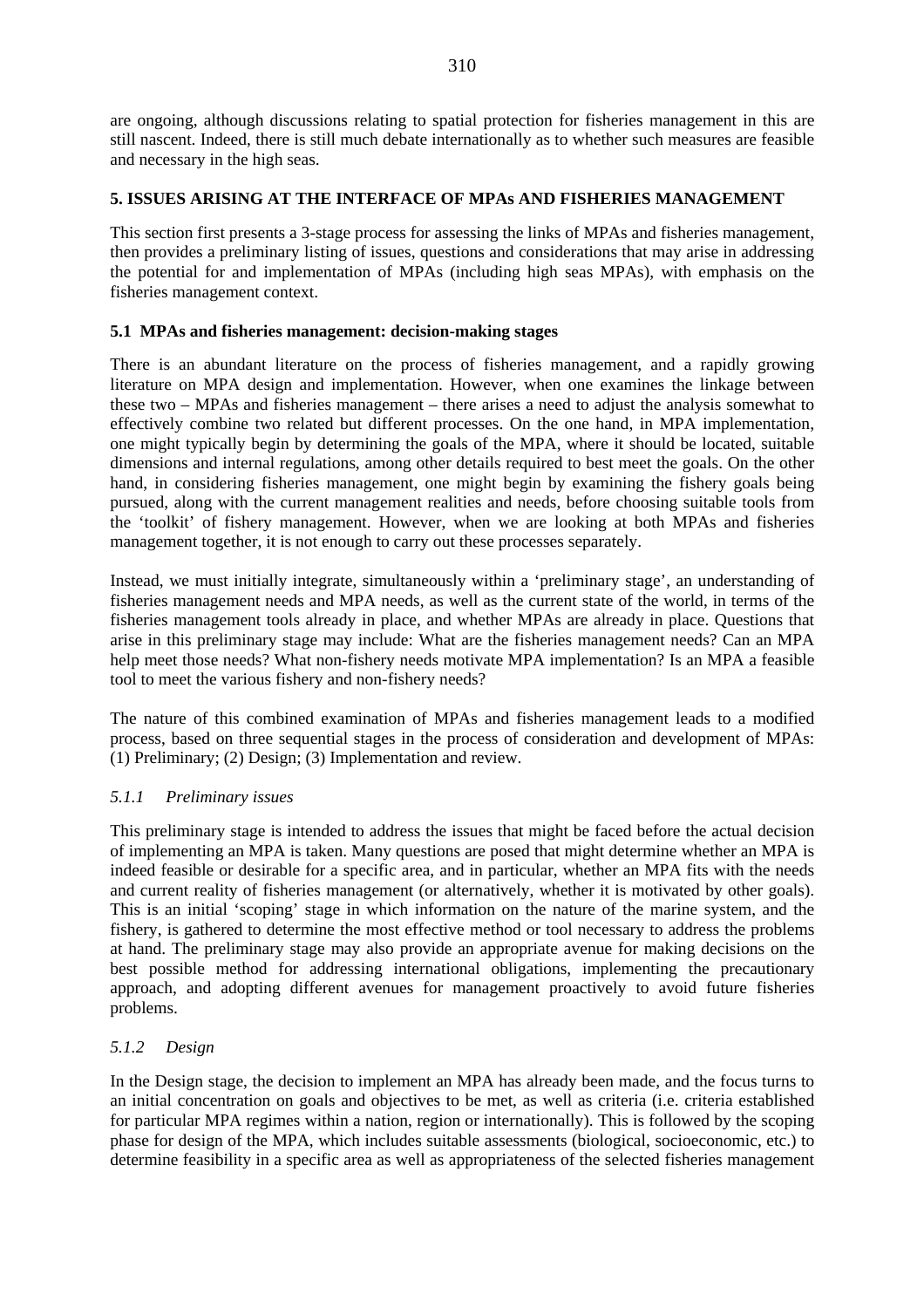measures to meet the issues faced by the fishery and community. Once these questions are addressed this stage flows into the actual design process, which has been the subject of abundant MPA literature.

### *5.1.3 Implementation and review*

The last stage in the process incorporates management, monitoring and evaluation components. All of these are key to an effective MPA, whether or not it is related to fisheries management. Furthermore, these can be seen as providing feedback into the design stage, as an essential ingredient of adaptive management.

The structure of the 3-stage process is reflected in the diagram presented below.

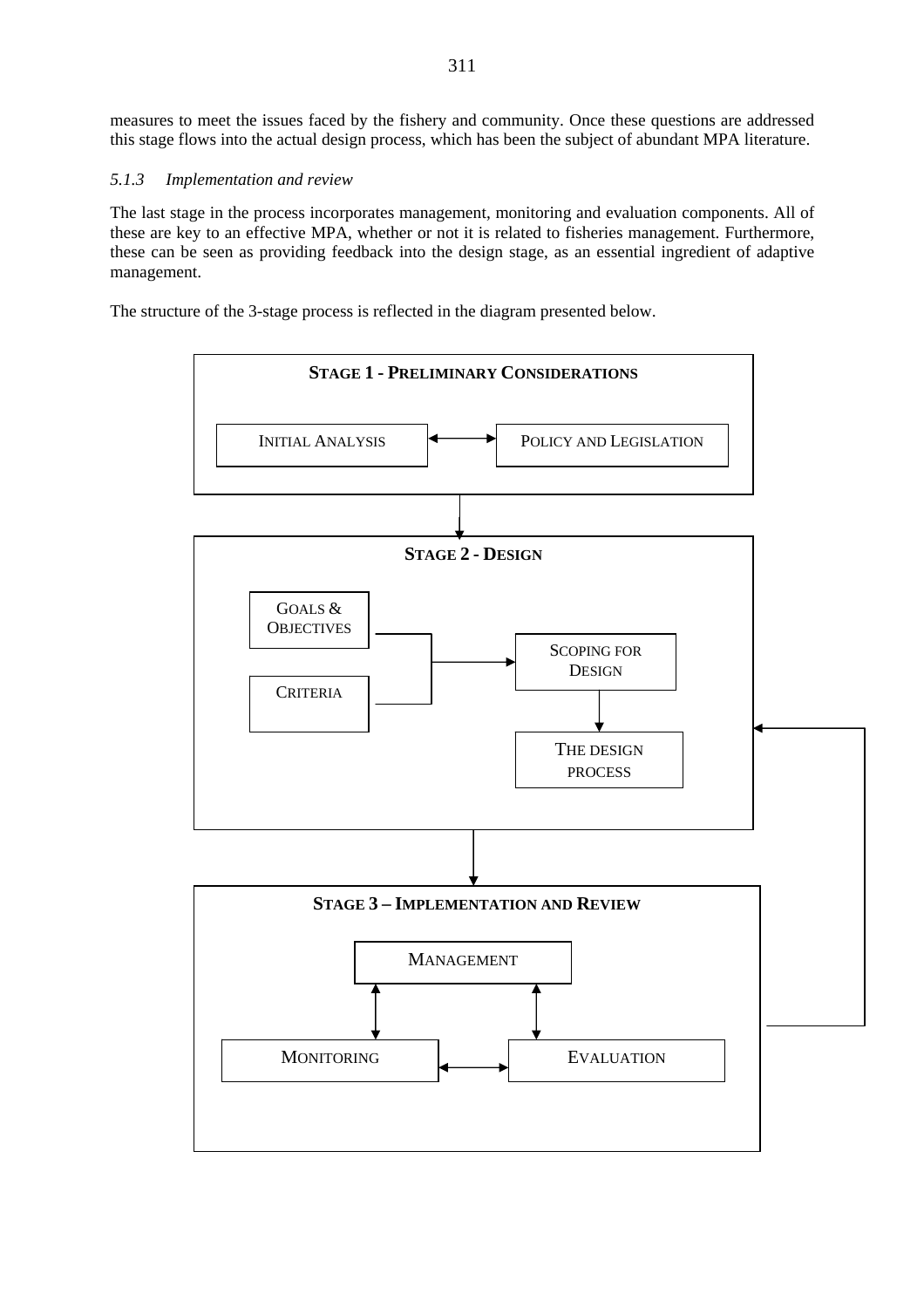#### **5.2 Issues and considerations at the interface of MPAs and fisheries management**

This section of the paper presents an extensive listing of issues and considerations that arise in terms of the interactions between MPAs and fisheries management, and particularly the role of the former (MPAs) in carrying out the latter. The list is organized to follow the 3-stage structure described above, with sub-headings within each stage. Within the first stage of the process, the issues in each component are presented in two groupings: issues relating to the MPA-Fishery Interactions, and general issues. In the second and third stage (Stage II — Design, and Stage III — Implementation and Review), the issues presented within each component are organized under three groupings: (a) Stakeholders and Participation; (b) Management System; and (c) Structure, Information, Uncertainty.

It should be noted that a listing of issues, such as this, may facilitate the step-by-step assessment of MPAs in the context of fisheries management, but it cannot represent *guidelines* for the actual implementation of an MPA. The question of how to actually carry out the steps necessary to create an MPA is a separate one, which has been addressed by many others (e.g. Sobel 2004) and will not be dealt with here.

## **Issues and Considerations at the Interface of MPAs and Fisheries Management**

*[citations for the papers commissioned for the Workshop use only the last name of the author[s]]* 

# **STAGE I - PRELIMINARY CONSIDERATIONS**

### **STAGE I, SECTION A: INITIAL ANALYSIS**

### **I - A.1 Issues Relating to MPA-Fishery Interactions**

- 1. What issues are being faced in fisheries management?
- 2. What societal objectives are being pursued with respect to (1) fisheries, and (2) marine management?
- 3. What international goals or commitments drive and/or constrain how the issues are addressed?
- 4. With respect to both the issues faced and the objectives pursued, are spatial management measures potentially feasible (e.g. from a biological/species and a governance perspective) and beneficial? Has a preliminary analysis been done of the possibilities of spatial management?
- 5. Within the realm of spatial management, is a marine protected area the appropriate spatial tool? (Or does the concept of "MPA" encompass all spatial management measures for the jurisdiction involved?) In the specific circumstances being addressed, is there a priority to meet biodiversity conservation goals or fisheries management goals (or alternatively, a combination of goals)? Are there variations in addressing these questions across local, national, regional, international levels?
- 6. If an MPA (or MPA network) is being considered as one of the fishery management tools for a specific area or species, how effective is it expected to be as a tool (either solely or in conjunction with other measures) for management of the specific species, ecosystem and/or administrative area?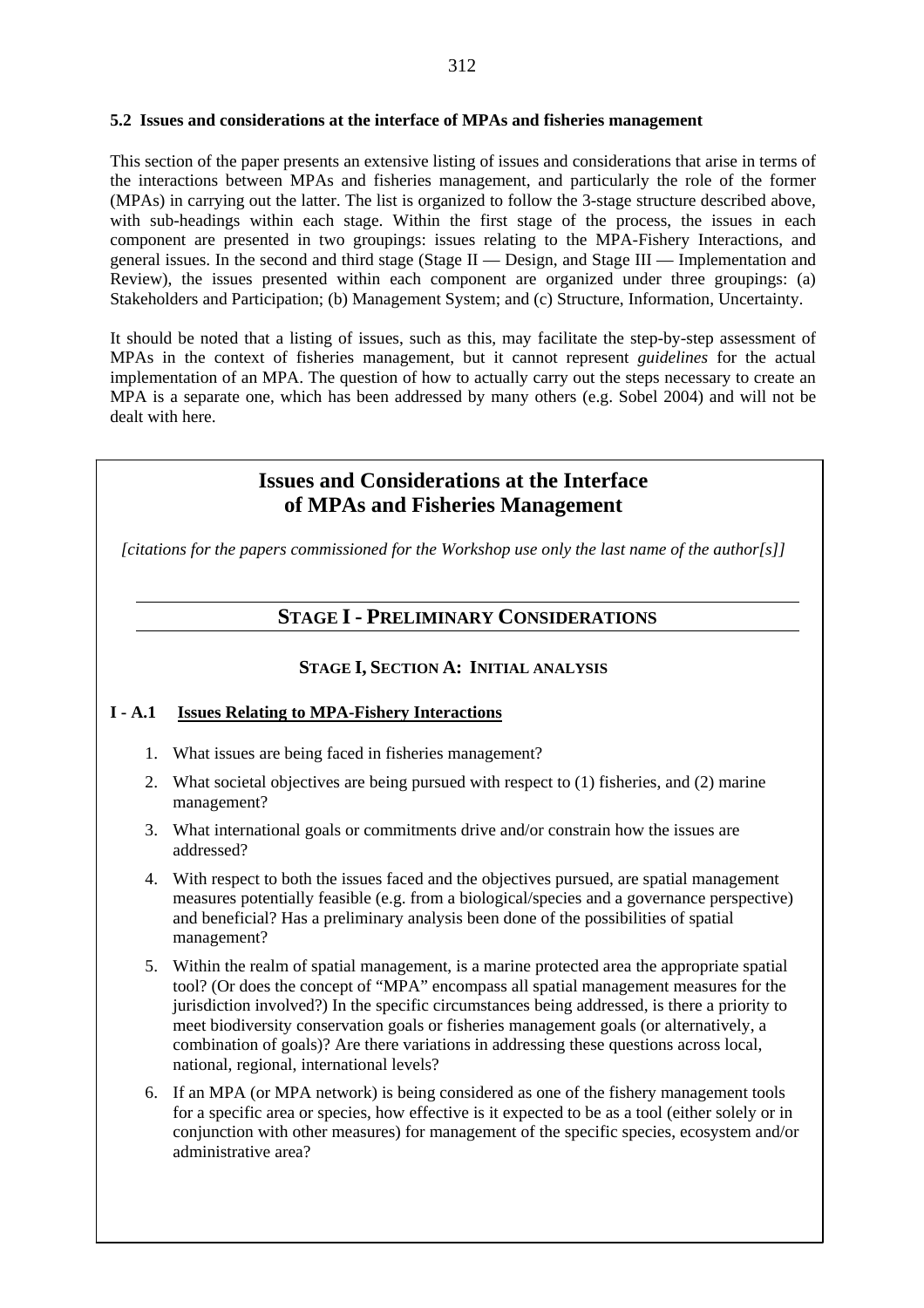- 7. What level of cooperation is needed to develop MPAs and MPA networks, whether internationally (e.g. within the UN system) or domestically? What is the role of UN agencies, regimes and agreements? What should be the role of domestic or regional departments or agencies?
- 8. If MPA networks with mixed objectives are desirable, how can MPAs with a fisheries focus be integrated? Is this desirable? How does this vary across national, regional and/or global scales?
- 9. What mechanisms can assist in identifying short-term and long-term legal/institutional goals for MPAs? Is there integration with long-term and short-term fisheries management goals? If not, would this integration be beneficial?

### **I - A.2 Generic MPA Issues**

- 1. What is the appropriate scale for an MPA in the given circumstances? What is the knowledge base with respect to MPAs of this scale? Can available research on small-scale MPAs be 'scaled up' to larger scale situations, or vice versa? What would be the appropriate institution, group and/or mechanism to do this? What research is need on this?
- 2. In light of studies indicating current relatively high rates of unsuccessful implementation and/or management of MPAs, what lessons can be learnt, or what analysis should be undertaken, to proactively avoid the risk of this occurring?
- 3. What is the role of large-scale spatial management notably Large Marine Ecosystems (LME) and large MPA networks - and under what circumstances is such management feasible? What analyses are needed of corresponding institutional structures? With respect to establishing large MPA networks, what approaches can lead to broad international acceptance of these, or should these be pursued only in contexts for which the institutional and financial means are available in all the nations involved?
- 4. *On the high seas:* Can MPAs offer an opportunity to address illegal fishing (IUU) through establishing a strong enforcement and compliance scheme? (Martin *et al*.) How can current illegal fishing on the high seas be dealt with and how can IUU fishing be reduced in order to make potential high seas MPAs effective?

### **STAGE I, SECTION B: POLICY AND LEGISLATION**

### **I - B.1 Issues Relating to MPA-Fishery Interactions**

- 1. In within-nation situations, which ministry is responsible for marine protected areas, or is this divided among ministries, or are there sub-national (provincial, state) jurisdictions responsible? Which ministry is responsible for fisheries management? Is there coordination between the different ministries?
- 2. *On the high seas:* What agency/department/organization/etc. would be responsible for high seas MPAs? And what would be the roles of the many potentially-involved agencies or organizations, including fisheries related organizations?
- 3. At a regional/multi-national level, is there multilateral regional jurisdiction for MPAs? for fisheries management? Is there a need for the creation of new regional organizations with all-inclusive mandates?
- 4. Would greater integration within national and international agencies/departments be beneficial, to serve fisheries management and marine conservation goals? If so, how can overall policy be made efficient and well organized?
- 5. Is there a need for an overall policy or plan for use of spatial restrictions for fisheries management (or for other [broader] management goals) within the EEZ?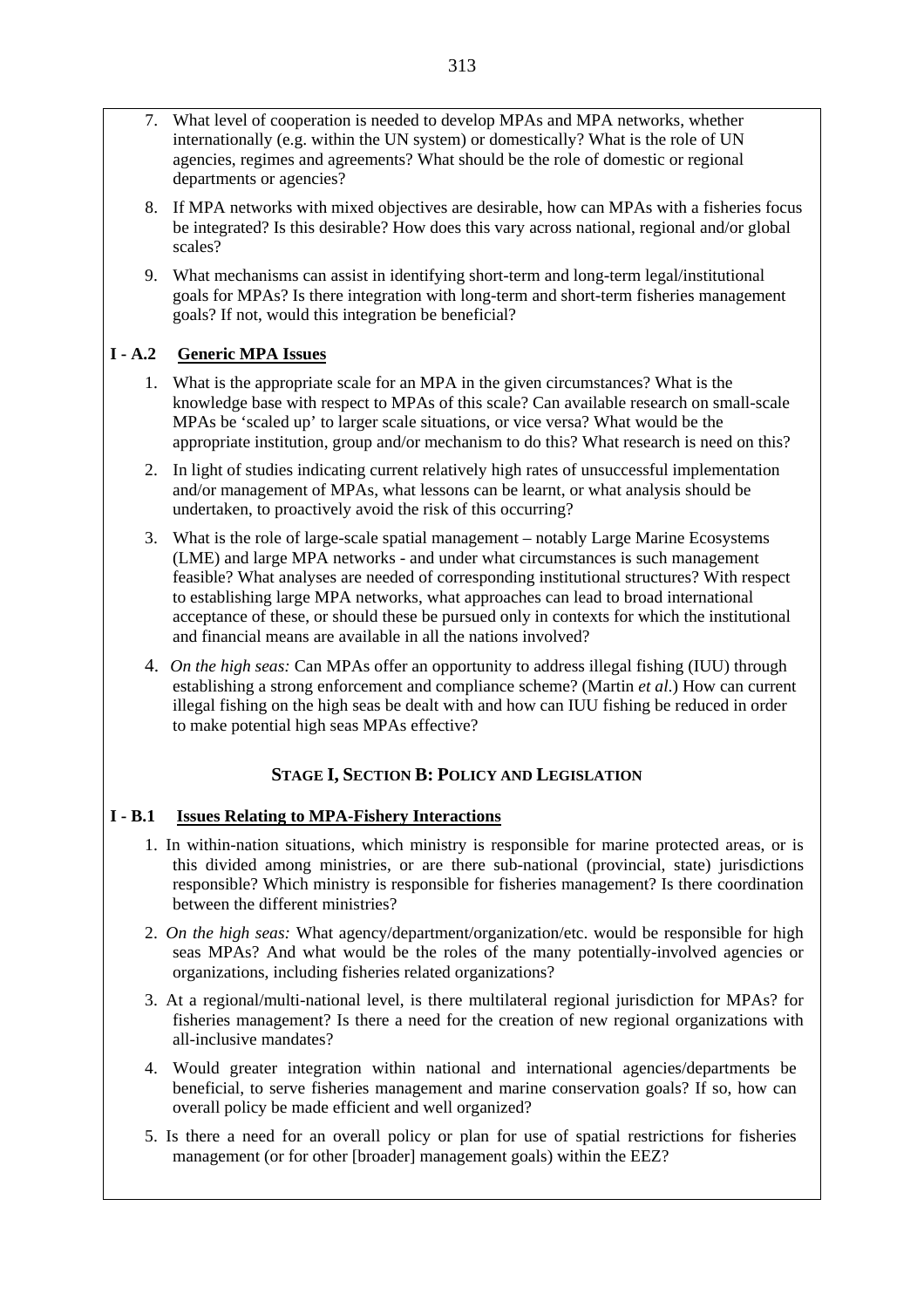- 6. Is an 'integrated management' approach (e.g. Integrated Ocean Management or Integrated Coastal Management) useful for MPAs in fisheries management contexts? How is this best linked to the Ecosystem Approach to Fisheries?
- 7. Does harmonization exist between MPA and other fisheries management legislation and existing legal frameworks? How can synergies between fishery legislation and environment/conservation legislation be promoted and strengthened? Have the requirements of existing fisheries legislation been incorporated into MPA management plans wherever possible? (Martin *et al*.)
- 8. With respect to international coordination, is there a need for an internationally accepted definition of an MPA? Is the IUCN definition sufficient for marine situations, i.e. MPAs? Is it encompassing of fisheries management areas? What categories of MPAs should be envisioned, in terms of interactions with fisheries management? Do the IUCN categories apply well enough to MPAs in general, and to interactions with fisheries management in particular?
- 9. *On the high seas:* In considering high seas MPAs, if this option is pursued, is there a need for a different definition that more closely reflects the high seas situation? Do the IUCN categories fit high seas MPAs? Is it relevant to categorize such MPAs, and if so, are new categories needed? How do these questions relate to the interaction of high-seas MPAs and fisheries management?

### **I - B.2 Generic MPA Issues**

- 1. In cases of combined marine and terrestrial protected areas, how can management be made effective?
- 2. Is there a need to recognise the MPAs of varying scales, governance regimes, and locations (i.e. distance from shore) in a legal sense?
- 3. Are appropriate policy mechanisms in place to address the maintenance and enforcement of an MPA? If not, how can this be addressed? [*On the high seas:* What international legal framework is needed to address compliance, enforcement, and implementation on the high seas?]
- 4. Has integration of MPA-related governance instruments and approaches, both in and beyond national jurisdiction, taken place where necessary? [*On the high seas:* Integration of instruments could prove to be particularly important, given the necessity for cooperation among all ocean users.]
- 5. From a legal standpoint, has there been adequate consideration of the three-dimensionality of marine spaces (i.e. the seabed, water column, ocean surface, and even the air column above – which contrasts with the typical 2-dimensional terrestrial situation), and how MPAs fit into that?
- 6. On the high seas: *How is it best to deal with the reality that none of the available international instruments include all the main ocean user countries as parties?*
- 7. Are the laws and legislation dealing with MPAs effective? Have indicators of excellent legislation been identified? Have these been put into practice? [Ingredients may include clear and direct legal authority, relationship between mandate and the nature of provisions selected, direct connection between the proposed legal approaches and practical objectives, etc.] (Young)
- 8. Have existing mandates and instruments been taken into consideration?
- 9. Is the legislation controlling an MPA consistent with relevant international instruments?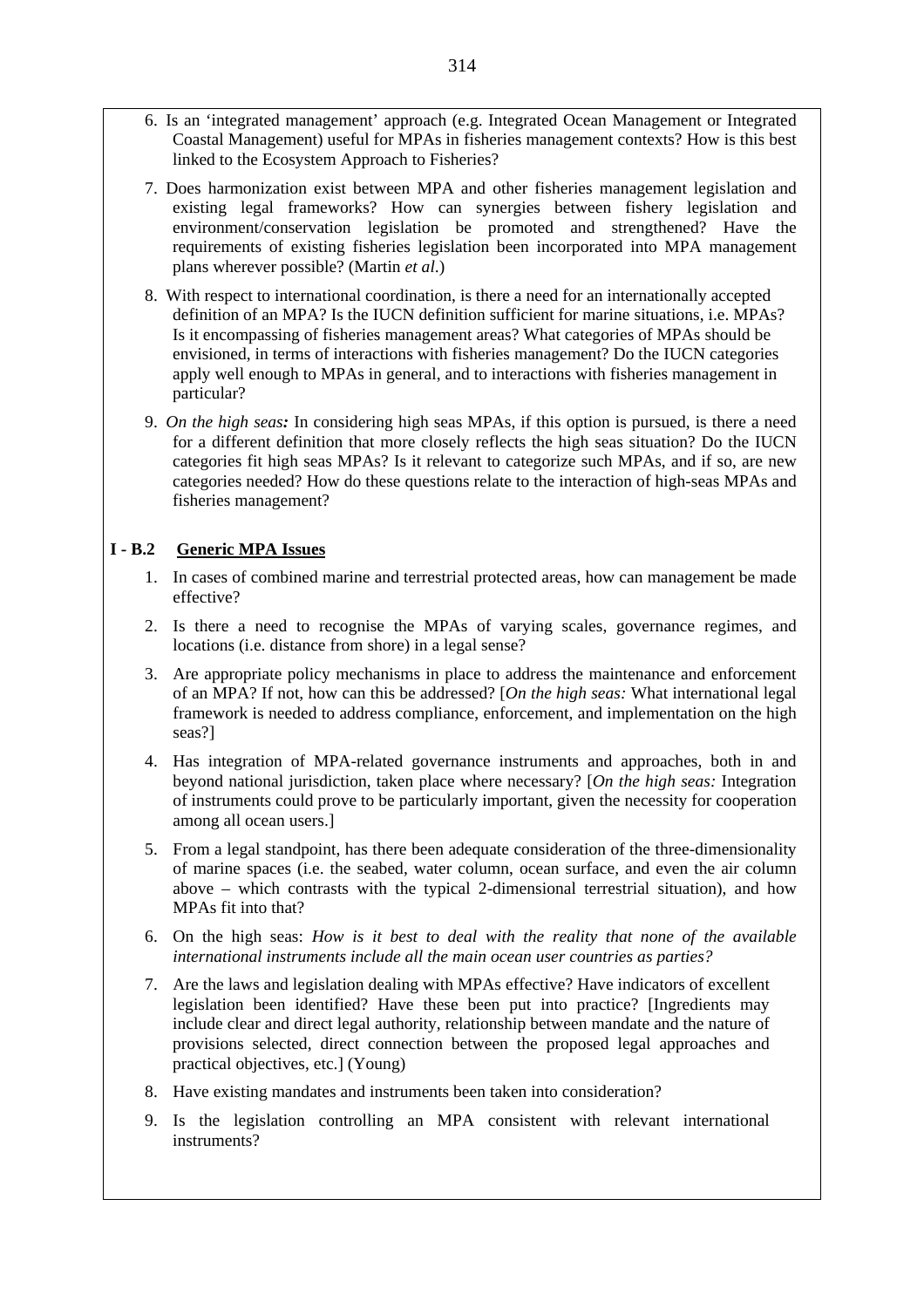- 10. *On the high seas:* Are there significant gaps regarding the management of high seas resources for RFMOS, and if so, how can these be addressed? What is the extent of RFMO jurisdiction, and to what extent can MPAs be established for different purposes within the potential RFMO jurisdiction?
- 11. Have the possible gaps been addressed in MPA legislation and instruments (in addition to the gap of incomplete accession) for surface activities, demersal fisheries and other biological resources, seabed biodiversity and resources? (Young) If not, what are appropriate methods through which to manage or correct the identified gaps?

### **STAGE II –DESIGN**

### **STAGE II, SECTION A: GOALS AND OBJECTIVES**

- 1. Do the goals for the scope and purpose of MPAs reflect a balance between scientific and human (social and economic) needs and realities? (Pomeroy *et al.*)
- 2. Are the goals and objectives well-defined and stated in a clear way?
- 3. Are possible conflicts and trade-offs in objectives taken into account (e.g., between biodiversity conservation and fisheries management)?
- 4. If fisheries management is a secondary rather than a primary goal, how is this taken into consideration? Is there communication and coordination between the different departments or agencies involved? Is there confusion between spatial areas of differing names [e.g. MPA, MMA (marine managed areas), FMA (fisheries managed areas)]? Is it necessary to choose one of these, or is a mix desired?

### **STAGE II, SECTION B: CRITERIA**

- 1. What are the criteria for identifying priority areas/habitats for MPAs, and the amenability to spatial management of species and fisheries within the area in question? What is the appropriate balance of scientific, social/economic or management-related criteria? Indeed, is there sufficient understanding of the various values (e.g. the genetic, ecological and socioeconomic values of marine biological diversity) to develop appropriate criteria and set an appropriate balance? Do the criteria include amenability of species within the area in question to spatial management? If so, are adequate data available to determine feasibility?
- 2. Is there a need for identification of biogeographic areas/distribution, e.g. possibly for ensuring representativeness of the MPA? If so, who will address this?
- 3. Do MPA selection criteria address and coordinate relevant legal frameworks regarding tenure, durable resource-use rights, and the rights of offsite persons (coastal landholders, marine resource users, users of general rights regarding shipping and passage, NGOs, conservationists, researchers and others)? Do the selection criteria reflect the different needs, objectives, and legal issues of marine protection? (Young)

### **STAGE II, SECTION C: SCOPING FOR DESIGN**

### **II - C.1 Stakeholders and Participation**

1. How can issues of communication be addressed in order to avoid conflict? Has communication about the purpose and intent of the MPA been clear and transparent and presented early in the process (thereby allowing any misperceptions to be addressed)?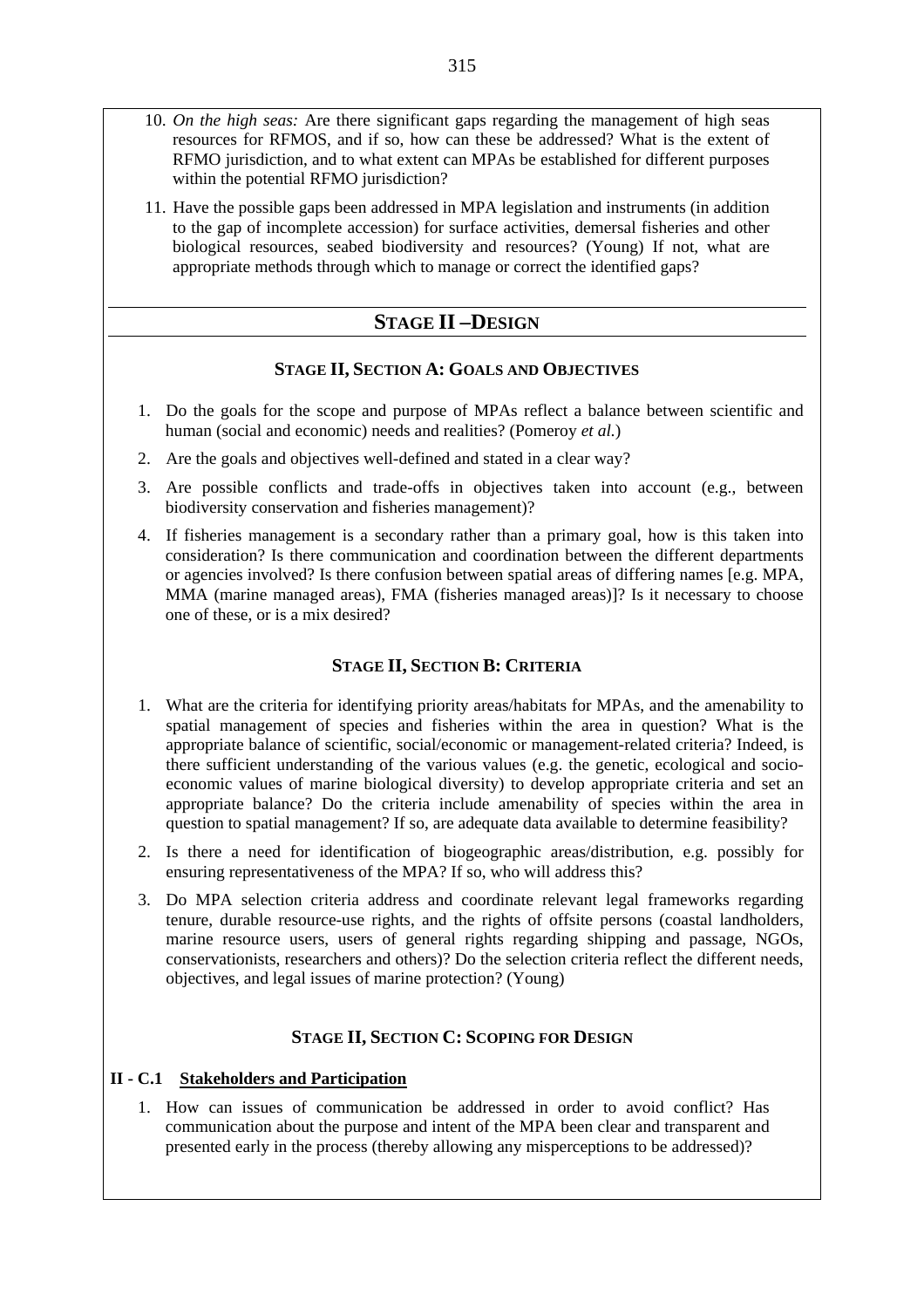- 2. Do the stakeholders and the local and national governments sense a need for and understand the process of implementing the MPA? (Christie and White)
- 3. Is stakeholder participation incorporated in all stages from goal-setting to evaluation? Have the best processes been determined to meaningfully engage all stakeholders? Is responsibility and authority being shared, by bringing diverse stakeholder groups, including resource users, into MPA decision-making and management processes? Have people, individually and as a group, been made to feel that they have been part of the decisionmaking process of the MPA, and been able to actively participate in and influence the process? Has there been attention to determining the best mechanisms to gain acceptance of the MPA? (Martin *et al.;* Pomeroy *et al.*)
- 4. Is appropriate information available on socioeconomic issues? Has a socioeconomic assessment been done that can be used to learn about the social, cultural, economic and institutional context and conditions of individuals, groups and communities, and identify the potential impacts of the MPA? (Pomeroy *et al.*)

### **II - C.2 Management System**

- 1. Have cultural traditions and values which will shape perceptions and attitudes towards MPAs – been kept in mind? (Pomeroy *et al.)*
- 2. Have traditional and/or local forms of management, governance, and knowledge systems, including informal or customary resource use rights, been taken into consideration? (Pomeroy *et al.)*
- 3. Have the means by which households adapt to reduce their risks, the incentives that drive the decisions of resource users, and the sources of vulnerability to stresses and shocks been properly investigated and understood? (Pomeroy *et al*.)
- 4. Since legal tools for MPA management will facilitate their development, acceptability and implementation, have these been developed or embedded within existing legal frameworks as far as possible? (Martin *e*t *al*.)
- 5. What other fisheries management tools, determined to be useful in the preliminary stage and relevant to the type of fishery and type of MPA, are already in place or being considered for use in combination with the MPA? Has research on the species present in the targeted area been adequate to determine the type of protected area or fisheries management tool most efficient for the species present? (Gell and Roberts 2003) Is there a role for a 'moving' or temporal protected area, if these are both feasible and necessary to provide protection of fish species? Are there highly migratory species that require special attention in terms of the potential for spatial management through MPAs or other means?
- 6. Is adequate information available in terms of trade offs and strengths between or among conventional management techniques and MPAs? Has a comparison been done of yields possible through implementation of MPAs and yields through a change in conventional management, or use of different management schemes, as well as the costs of management by each method? (Botsford *et al*)
- 7. Is the MPA and the entire fisheries management portfolio designed to be robust, i.e. to produce reasonably good results across a range of scenarios considered likely? (Botsford *et al*.)
- 8. Does the management process attempt to keep costs to a minimum while planning for long term sustainability of the project? What options are available for long-term or sustainable financing? If outside financing is available for short-term costs, what other opportunities exist to support the sustainability of the project?
- 9. Is it feasible and desirable to regulate activities outside the MPA, i.e. around the boundary or in areas close enough to affect the area (e.g. land-based pollution, point-source pollution, seabed disturbance, etc.)?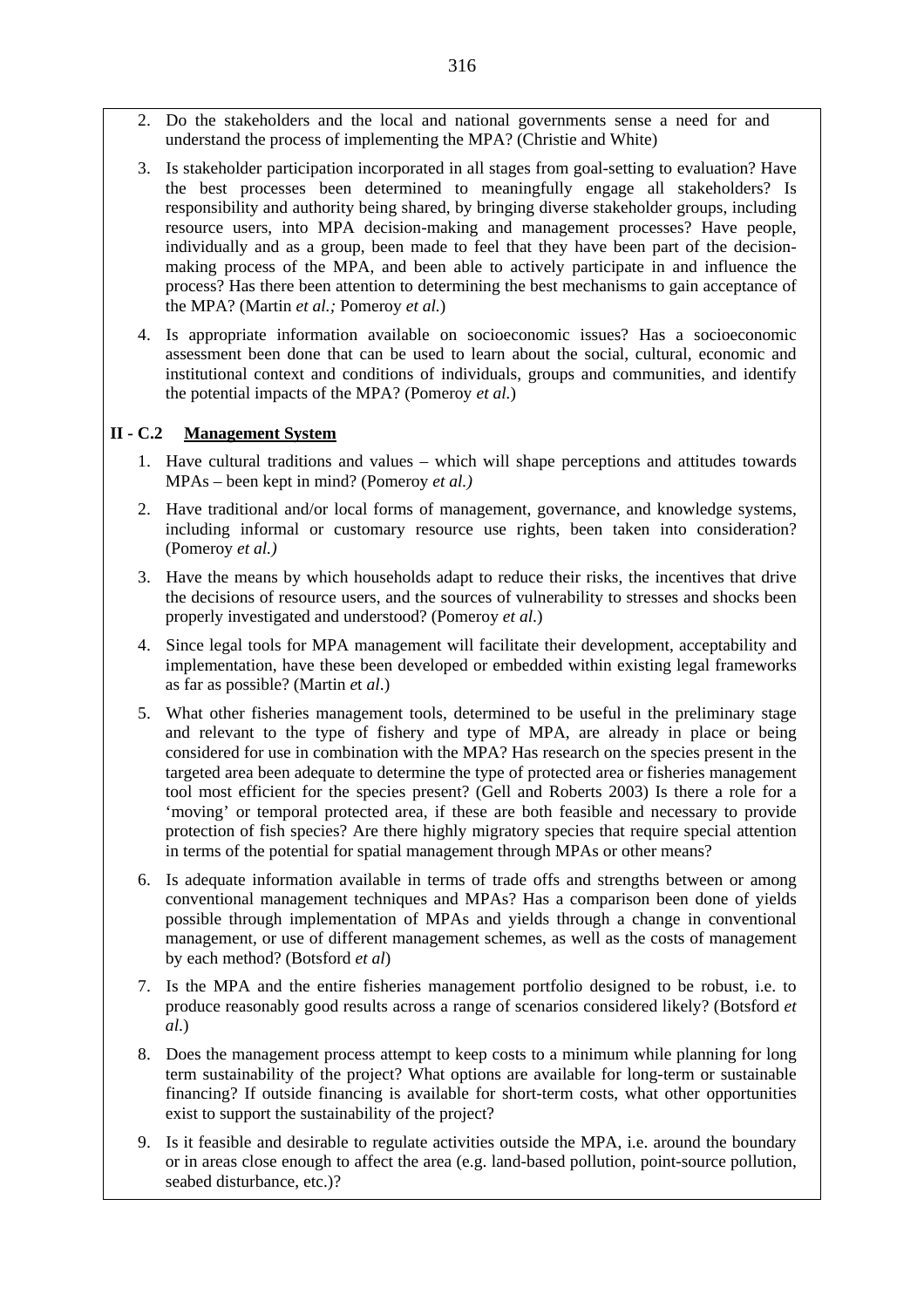- 10. Has the combination of resource management with livelihood opportunities been considered? (Pomeroy *et al*.)
- 11. Is a monitoring plan in place? Does it encompass monitoring of the fisheries and their associated bio-physical and socio-economic context in and around the MPA? Is monitoring being done both before and after establishment of the MPA? How can the monitoring plan be most effective? (Martin *et al.)*

### **II - C. 3 Structure, Information, Uncertainty**

- 1. How can the design and location of the MPA most effectively combine a scientific basis, stockholder's needs, economic concerns, etc.?
- 2. Is the importance of communication of the specifics of placement of the MPA given due consideration? Has the area been assessed and mapped so that everyone concerned knows the location and condition of resources and the potential boundaries for an MPA? (Christie and White)
- 3. Have the possible negative effects of increased fishing activity along the borders of the MPA been taken into account and mitigated for?
- 4. What are the relative benefits and costs of implementing an MPA in a wider management framework of Ecosystem Approach to Fisheries and/or Integrated Coastal and Ocean Management?
- 5. How should decisions be made with respect to multiple smaller MPAs versus fewer larger ones? Is the information available to decide? For MPAs focused on fisheries management or including related objectives, has the contribution of larval spillover been analyzed (Botsford *et al.*)? Have such analyses and research been incorporated into design?
- 6. Has the data situation been accounted for in design of the MPA, and in the decision to implement either an MPA on its own or in conjunction with other fisheries management tools? (Is the situation data-poor, data-rich, or with no evaluation?) (See Botsford *et al*.)
	- a. *Data-rich situations*: Have uncertainties been identified and explored within this situation? Has performance of different MPA designs combined with other conventional management tactics been compared under different scenarios that represent the existing uncertainty? (Botsford *et al.*)
	- b. *Data-poor situations*: Have "influences of management costs, practicality of implementation and enforcement and uncertainties on the decision of whether to implement reserves or conventional quota or effort management, or any combination of conventional and spatial controls been considered? Has the type of gear and its various influences on species been assessed? Are proxy reference points available, to be utilized in design decisions in data-poor situations? What assumptions are appropriate about the type and level of uncertainty associated with implementation of different regulatory schemes?" (Botsford *et al*.) In small-scale artisanal fisheries where data-poorness contributes to lack of compliance with fishing regulations, has consideration been given to the possibility that conventional fisheries assumptions may be untenable? (Botsford *et al*., In: Parma *et al.* 2003).
	- c. *Situations with no evaluation*: What rules of thumb can be followed in situations with limited or no data? (see Botsford *et al.* for background)
- 7. Has the particular placement of the MPA (i.e. near the coastline, offshore, or high seas) been taken into consideration in terms of the affect on fishers combined with the effectiveness of management of the species in question?
- 8. What trade-offs are made when choosing between using larger MPAs offshore, to benefit more mobile species, versus having smaller coastal MPAs?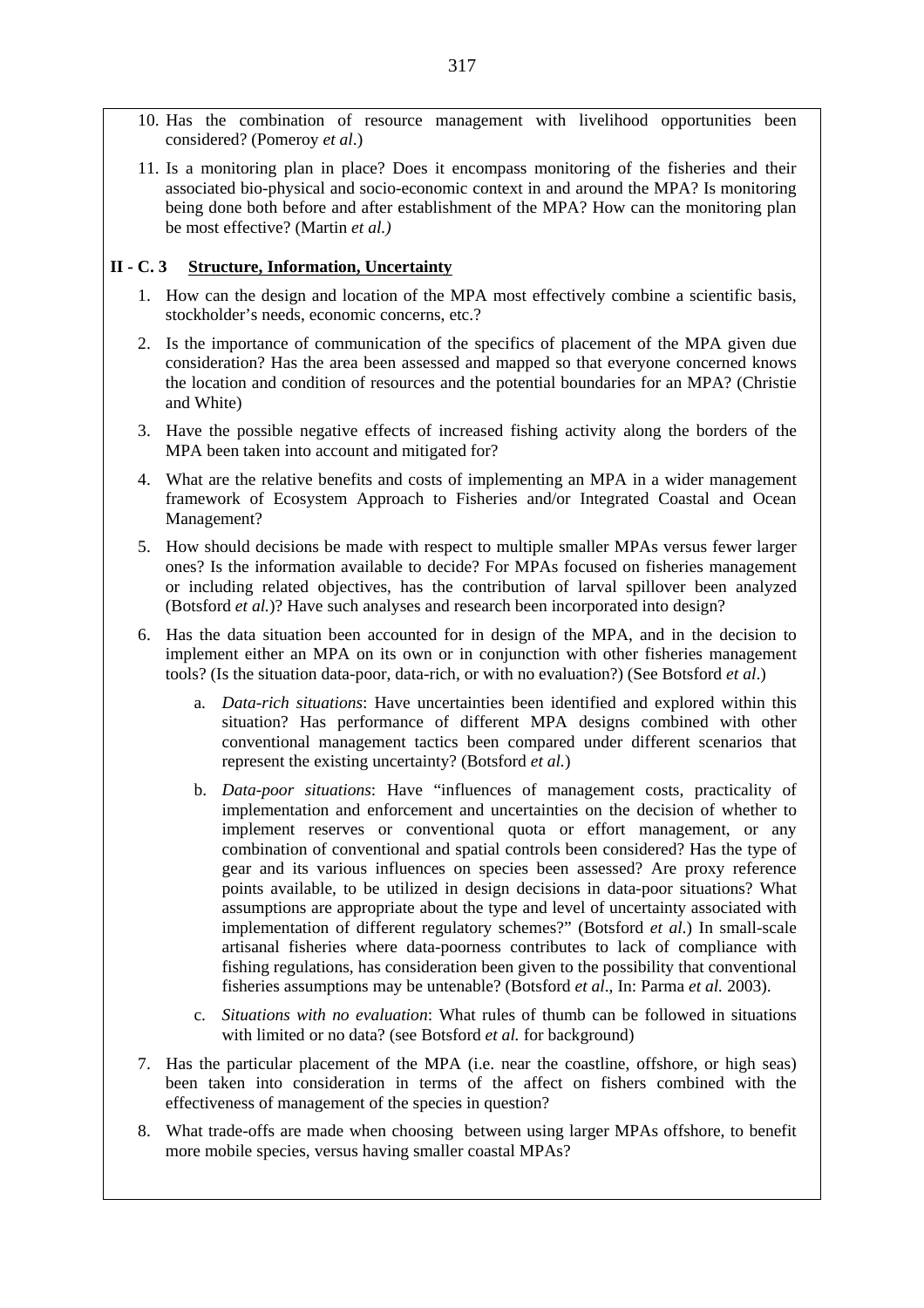9. Has implementation uncertainty been considered in the decision framework? Have the merits of different regulatory techniques involving both reserves and conventional management been assessed in terms of the ability to implement harvest targets? (Botsford *et al.)*

### **STAGE II, SECTION D: THE DESIGN PROCESS**

### **II - D.1 Stakeholders and Participation**

- 1. Does the design of the MPA reflect the goals and objectives, and deal with possible conflicts between objectives?
- 2. Have efforts been made to minimize disruptions to lives and livelihoods through impact assessment and preparing strategies to address the disruptions? (Pomeroy *et al*.) In this regard, has the MPA been established in combination with an appropriate adjustment and compensation package for those negatively affected?
- 3. Is the design of the MPA adequate to avoid the 'trap' of producing minimal benefits while giving managers/fishermen a false sense of security?

### **II - D.2 Management System**

- 1. Is the MPA appropriately designed (e.g. with respect to size, spacing, location, etc.) in accordance with available biological, social and economic data, and according to defined objectives, and stakeholder and/or community needs? Are there multiple uses to be accommodated within the MPA? How is zoning used?
- 2. How can the boundaries being considered be most effectively marked and/or known to stakeholders, are they sufficient to meet management goals, are they in accordance with the habitat assessment, and are they widely agreed upon by key stakeholder groups? (Christie and White)
- 3. Given that clear rules governing resource often foster compliance and simplify enforcement, has establishment of such rules been considered or implemented? (Pomeroy *et al.)*
- 4. Have the design and implementation taken into account the diversity of coastal people and communities, especially in relation to their livelihood strategies? (Pomeroy *et al.)*
- 5. How can appropriate mechanisms for maintenance and enforcement of the MPA best be incorporated into the design?
- 6. Are there synergistic effects of implementing an MPA together with other fisheries management tools (benefits greater than solo use of individual tools)? If so, with what other tools?
- 7. *On the high seas:* How can the issue of combining appropriate or effective fisheries management tools with high seas MPAs be addressed?
- 8. What are the relative advantages of MPA networks or larger single MPAs? How does this relate to considerations of (a) improved ecological functioning, (b) representativeness of different habitats, (c) the need to meet national/international network goals?
- 9. Is the utility of large-scale and centrally-planned MPAs for biodiversity conservation and/or high seas areas taken into consideration? (Christie and White) How can the particular need for adequate long-term funding and strong institutions in large-scale MPAs be fulfilled?
- 10. Are accountability mechanisms (e.g. elections, consultative sessions, or open meetings) incorporated into the design and implementation? (Pomeroy *et al*.)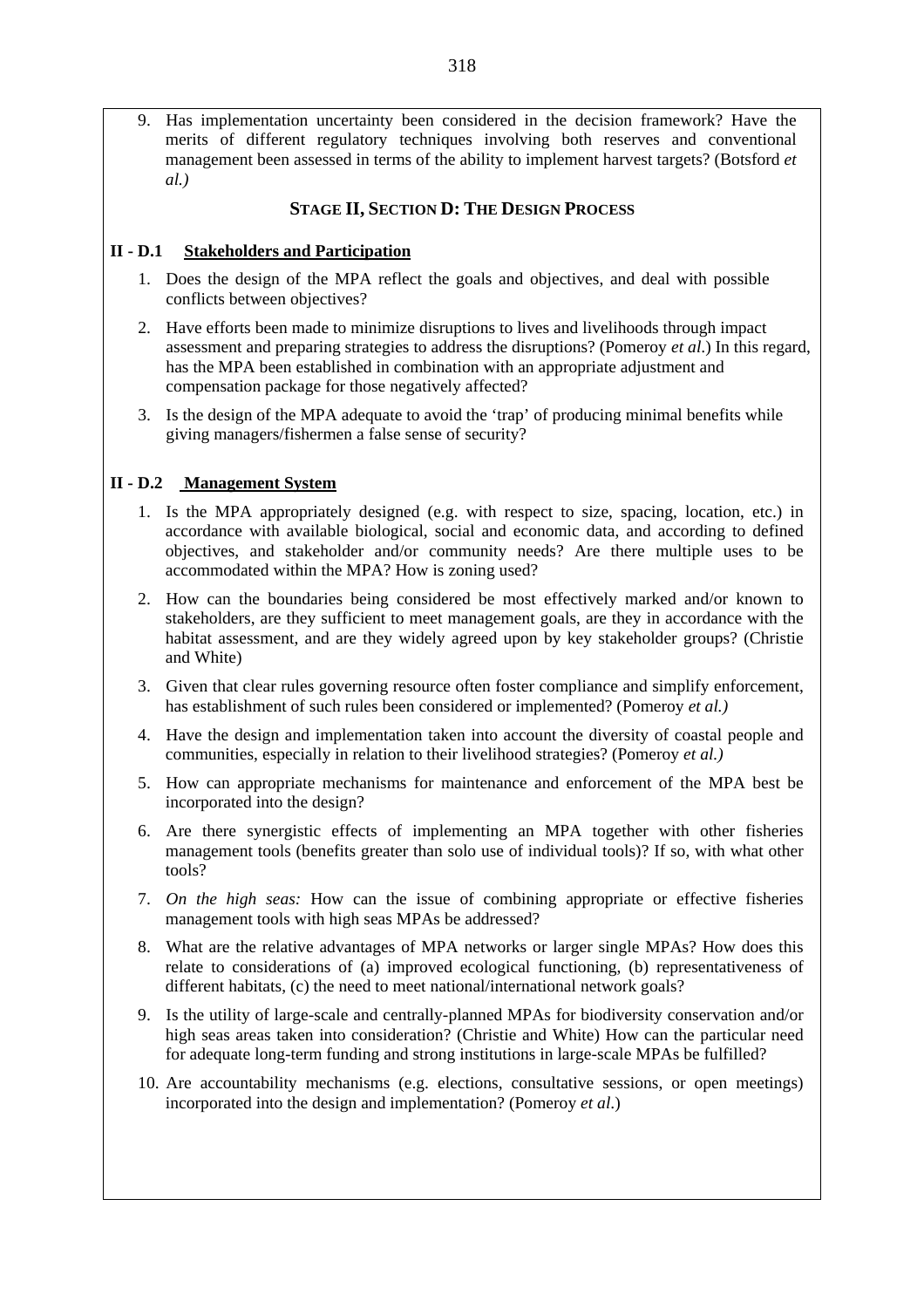### **II - D.3 Structure, Information, Uncertainty**

- 1. Is adaptive management incorporated into the design? Has it been taken into consideration from the initial planning stages? Is it being used appropriately (i.e. is research being incorporated into action)? (Martin *et al.)* Are the environmental and social dimensions of MPA performance being tracked in order to provide the basis for adaptive management? Are the MPA rules linked to the state of social and environmental systems, so as to foster adaptive (and more socially and environmentally sustainable) management of these systems? (Pomeroy *et al.*)
- 2. *On the high seas:* What are the relative benefits and costs of implementing a high seas MPA within a wider management framework of an Ecosystem Approach to Fisheries and/or Integrated Coastal and Ocean Management? Is it feasible or desirable to also manage threats/issues outside of spatially managed areas on the high seas?
- 3. What are the effective and efficient means for monitoring and evaluation?
- 4. *On the high seas:* What is necessary to use or redesign zoning for high seas MPAs?

### **STAGE III-IMPLEMENTATION AND REVIEW**

### **STAGE III, SECTION A: MANAGEMENT**

### **III - A.1 Stakeholders and Participation**

- 1. How can a mechanism for conflict management and conflict resolution best be integrated into management/design? Is training for conflict resolution available for managers and/or stakeholders? Do individuals feel that the benefits to be obtained from participation in the MPA, including better compliance with rules, will be greater than the costs of such activities? (Pomeroy *et al.)*
- 2. Are the impacts on community members (e.g. of economic changes in the community, loss of their traditional way of life, etc.), and the distribution of those impacts, taken into consideration? (Pomeroy *et al*.)
- 3. Has a functional core group that represents various stakeholder groups been identified and empowered, so as to manage the MPA at the appropriate local level? (Christie and White)
- 4. Are the objectives for management clear to all the stakeholders and generally agreeable to the majority of the affected stakeholder community members? (Christie and White)
- 5. Are formal and non-formal institutional mechanisms in place that distribute MPA management responsibilities across relevant organizations? Are incentive (and sanction) structures in place that encourage long-term buy-in? (Christie and White)
- 6. What is the impact of the MPA on fishers? How are negative impacts best mitigated? Has displacement occurred? Is there conflict between user groups? Have issues of equity been addressed? What are the traditional arrangements? Have they been violated? Taken into account?
- 7. Has the magnitude of the benefits or costs for individual fishers been examined (taking into consideration the size, objectives, location, allowed uses, and level of compliance)? (Pomeroy *et al*.)
- 8. What strategies can be put in place to address increased occupational risks to the fishers due to shifts in fishing grounds and travel time as a result of the MPA?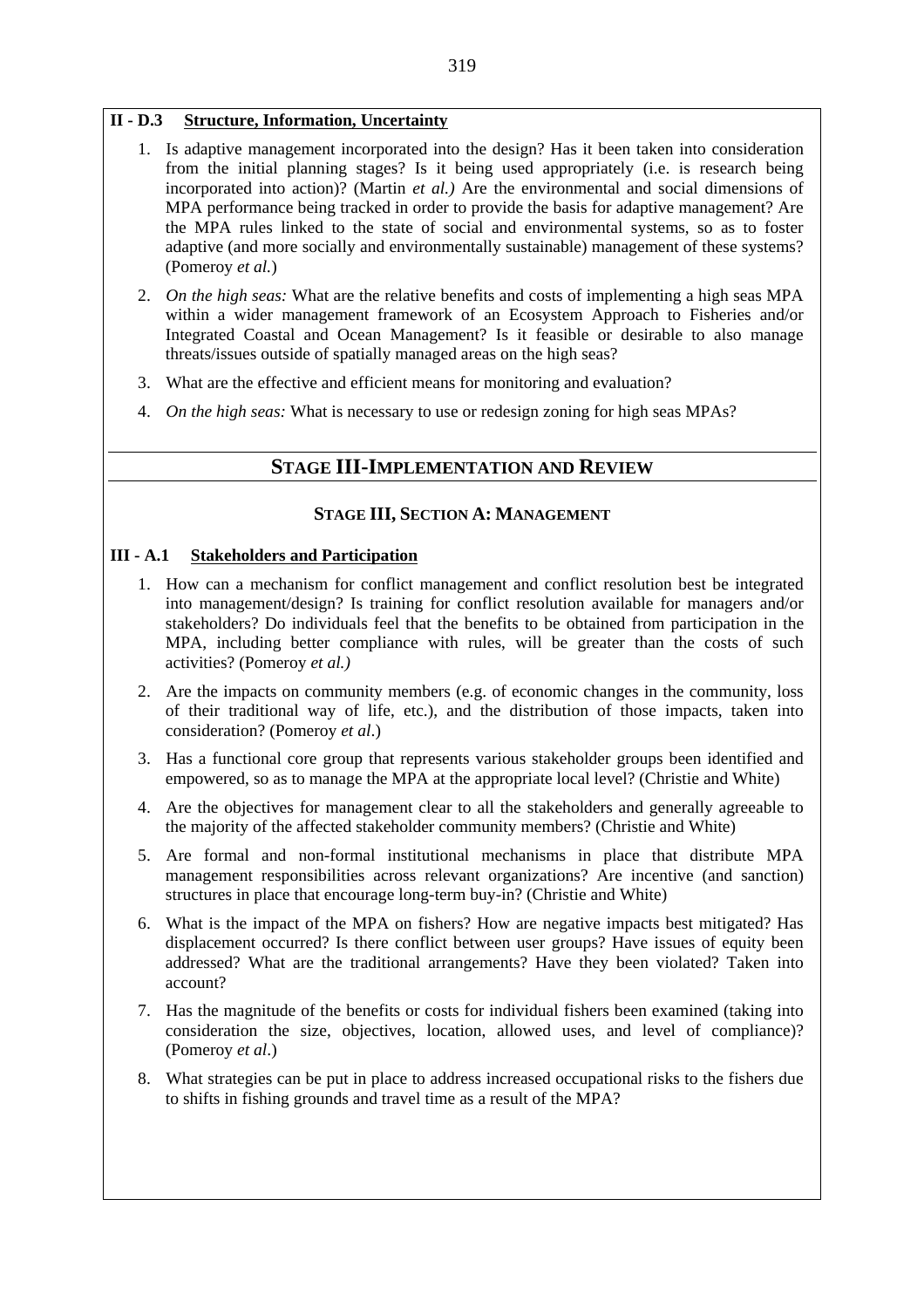### **III - A.2 Management System**

- 1. What are the funding issues? What financing options exist and/or could be developed? How do the funding options or sustainability of funding differ depending on whether an MPA is instituted with a focus on fisheries management objectives, or with a focus on other objectives, but with fisheries components? Or is there a difference?
- 2. What is the balance of a 'bottom-up' or 'top-down' management approach? What management schemes are effective/appropriate for what situations? What are the difficulties/issues associated with the various options? If a co-management approach is followed, what are the factors needed for success? (see Christie and White)
- 3. *On the high seas:* What current tools could be used to facilitate information exchange or is there a need to develop specific instruments and legislation for this purpose?
- 4. How are the various aspects of MPAs managed and by what different management regimes, with what interactions? [What is the level of integration and cooperation between relevant international and regional agencies (e.g. UNCLOS, ISA, CBD, FAO, IMO, CMS, IWC, and regional instruments)?]
- 5. Is it beneficial to integrate site level management with regional and national policies? If so, how is this best accomplished?
- 6. How can the mobility of threats from beyond national jurisdiction, and from within national jurisdiction, be addressed? *On the high seas*: How can these particular threats be addressed taking into consideration the issue of freedom of the seas?
- 7. Does a realistic long-term plan for the institutionalization, financing, and implementation of an MPA exist? (Christie and White)
- 8. Are the strategies within the capacity of the institution responsible for implementation and reflected in the law legally supporting the MPA? Are consistent laws in place from the local to the national levels that support MPA implementation? (Christie and White)
- 9. How can issues of capacity building, including long-term funding and training programs in the community best be addressed? (Martin *et al*.)

### **STAGE III, SECTION B: MONITORING**

- 1. How can timely monitoring of the effectiveness of an MPA allow adaptive adjustments to improve effectiveness and thereby avoid unfulfilled expectations and loss of credibility of MPAs as a management tool?
- 2. Are the MPA managers seeking suitable advice and expertise for monitoring requirements? Are sufficient resources and technical capacity available for efficient monitoring? Are there resources available for a long-term monitoring programme? (Martin *et al.)*
- 3. Since MPA usage (e.g., excessive visitation of MPAs, and the development that can accompany tourism), can be damaging to the environment and reduce the biological, cultural and economic benefits obtained from the MPA, is monitoring and management of the MPA being done to ensure that all human impacts – fishing, as well as other activities such as tourism – are at sustainable levels? (Pomeroy *et al*.)
- 4. Have baseline data on the condition of the habitat and the status of management been updated and changes noted? Has this information been incorporated into a standard database for comparison in the future? Has this information been incorporated into an education program for the community and local and national governments? Have local residents been involved in monitoring and evaluation? (Christie and White)
- 5. *On the high seas*: How can effective monitoring techniques be developed on the high seas? or what techniques currently exist or are being developed?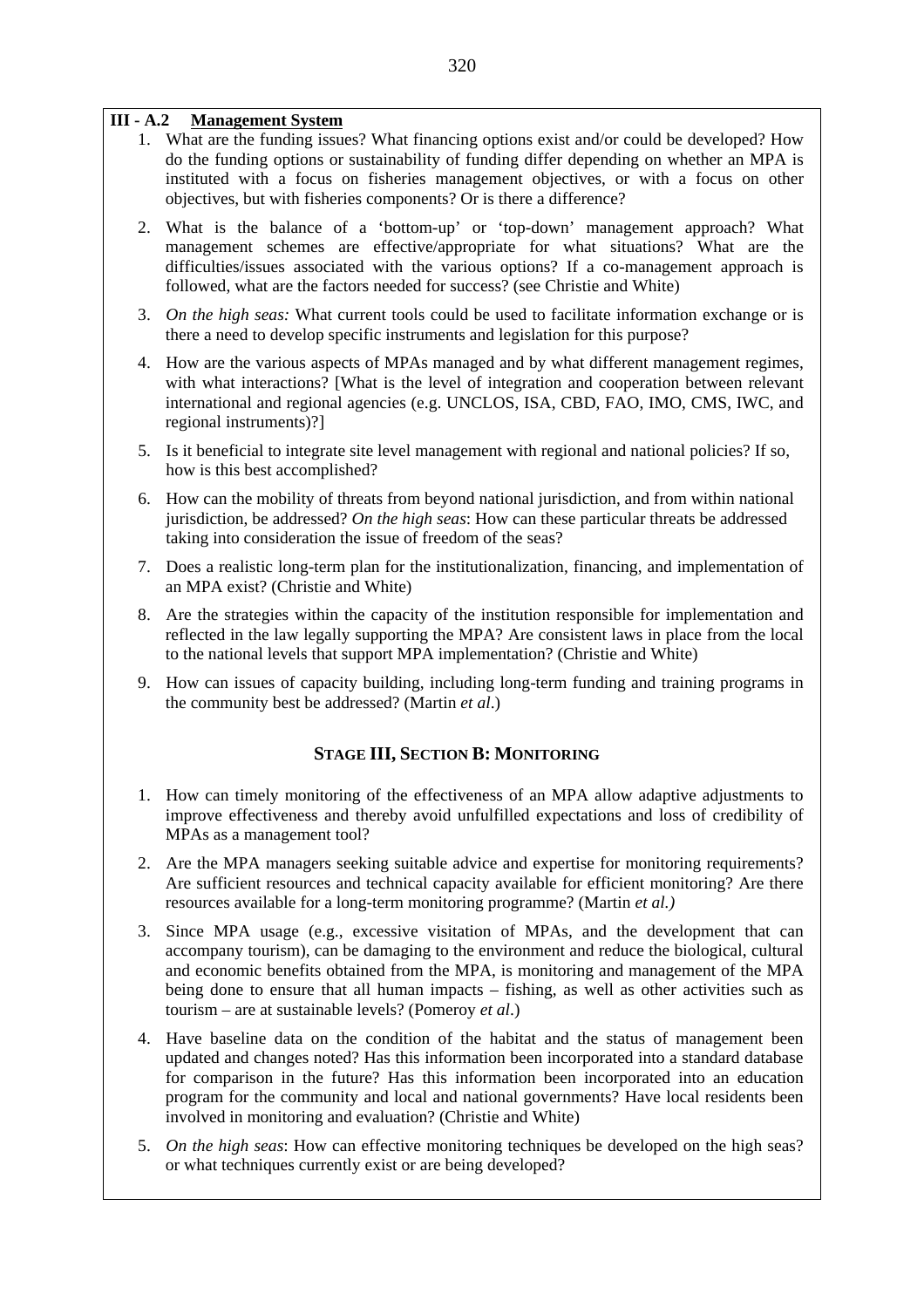- 6. How can monitoring data best be communicated to stakeholders? Are all stakeholders, including resource users, enlisted in data collection and analysis?
- 7. Is there sufficient monitoring of possible degradation of fishing grounds external to the MPA, and/or effects on fisheries outside reserves?

### **STAGE III, SECTION C: EVALUATION**

#### **III - C.1 Stakeholders and Participation**

- 1. Who is sustaining losses due to the MPA, at which scales (ranging from individual to community to nation, etc.), and how can these losses be mitigated?
- 2. Who is benefiting from the MPA, at which scales (ranging from individual to community to nation, etc.)? In particular, are the original resource users benefiting?
- 3. How can the success of the allocation of resource use benefits best be measured? Has the allocation scheme ensured that the benefits are proportionate to the costs that resource users incur? (Pomeroy *et al.*)
- 4. Have alternative livelihoods arrangements been adequately addressed? If not, what additional options or opportunities exist? Are 'best practices' available from similar situations or settings useful?
- 5. How can legitimacy be enhanced? Can distribution of results assist with this issue? If so, is information regarding the social and environmental performance of the MPA being shared? (Pomeroy *et al*.)
- 6. "Does the education program address the needs of the community and stakeholders so that benefits and trade-offs are highlighted and that questions regarding the need for the MPA are addressed? Are appropriate education strategies used, such as peer sharing, cross-visits, materials in local language that are culture sensitive?" (Christie and White)
- 7. How can enforcement/compliance be made more effective? Has broad dissemination of information taken place regarding compliance rates and enforcement actions, to enhance legitimacy and foster compliance? Have graduated, context-dependent sanctions been used, to enhance compliance by raising the opportunity cost of non-compliance and enhancing perceived legitimacy of the MPA? (Pomeroy *et al*.)
- 8. Has appropriate attention been given to social dynamics, trade-offs, and incentives? Have real and potential trade-offs and conflicts been identified in an open and participatory manner? (Christie and White)

### **III - C.2 Management System**

- 1. What are appropriate evaluation methods? How can flawed/inadequate evaluation methods be fixed, so that a proper evaluation of the MPA can be made?
- 2. Has the need for long-term institutional support been successfully addressed?
- 3. Is there an existing MPA rating and evaluation system sufficient for the MPA in question? If not, can one be developed/modified, and/or what models can be explored for best practices?
- 4. How can achievement of fisheries management objectives and goals be evaluated? Are programmes in place for this? Are management goals being evaluated for fisheries management on a larger scale than the MPA in question, or in cooperation with national fishery management programs?
- 5. Have the various benefits, uses and values of the ecosystem and species contained within the MPA been quantified adequately?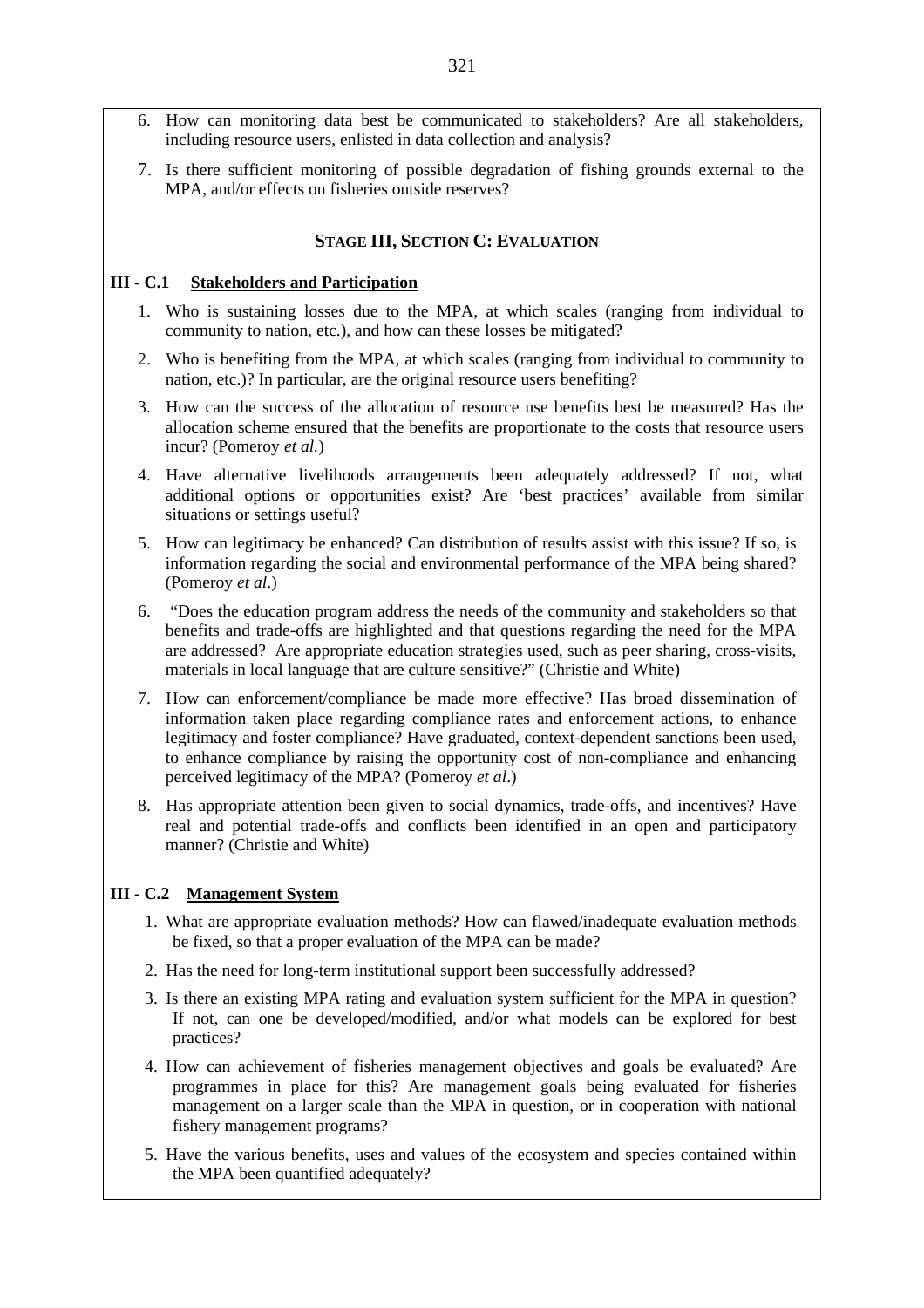- 6. How can the MPA's contribution to poverty alleviation and food security be measured? (For example, what are the long-term food security impacts of restoring degraded marine areas/fishing grounds, and what are the livelihood benefits to artisanal/traditional fishers?)
- 7. Are the appropriate government agencies supporting the MPA together with the nearby communities and stakeholder groups in a mutually beneficial manner and in relation to the national government? (Christie and White)
- 8. *On the high seas*: Are enforcement/compliance concerns being successfully addressed? How can related programs be adjusted to better tackle the most pressing issues?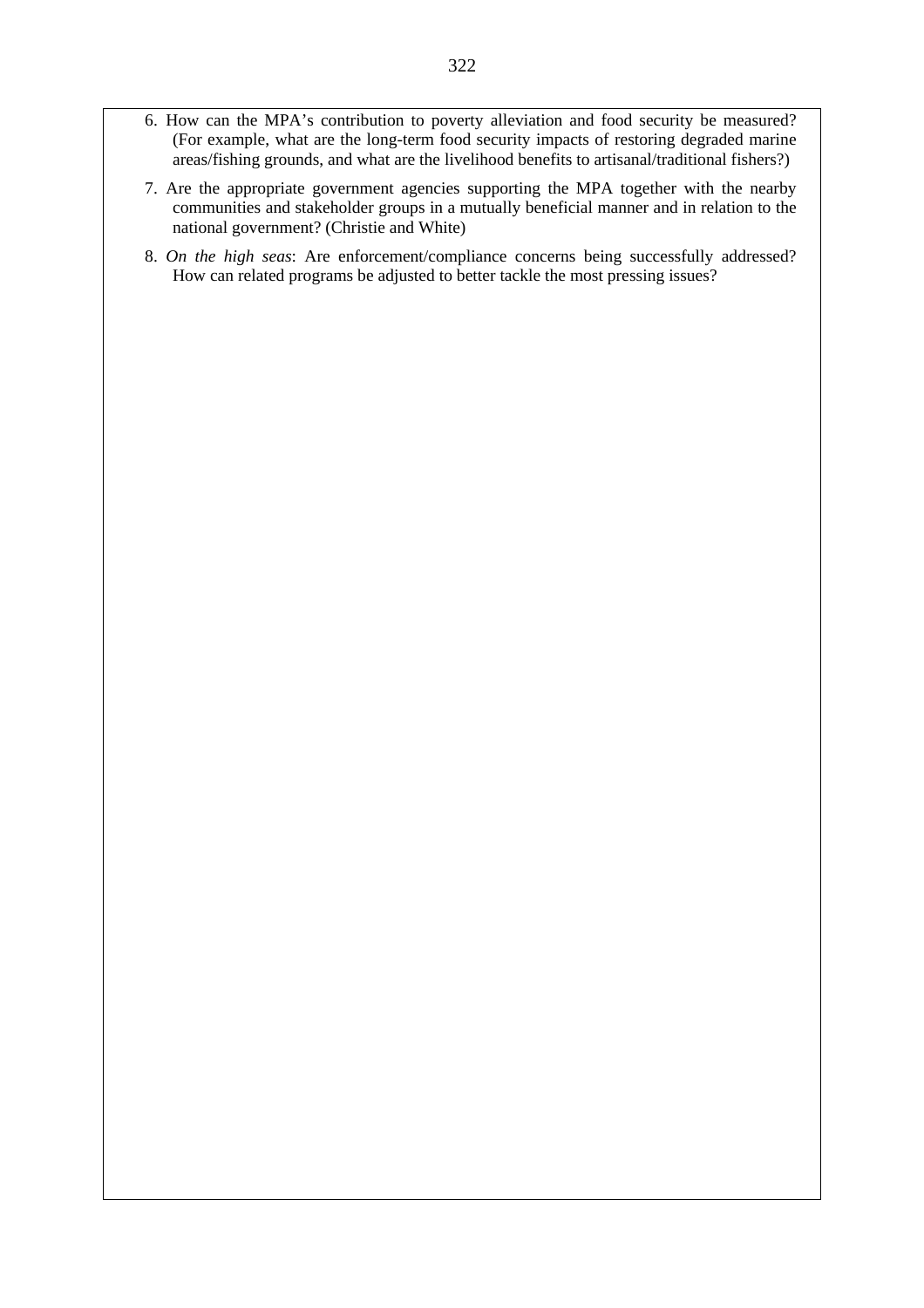#### **RESEARCH NEEDS/GAPS**

*This final component of the listing of issues and considerations relating to MPAs in the context of fisheries management seeks to supplement the above with a corresponding list of research 'gaps' and priority areas, in accordance with a goal of the Workshop, to identify key areas in need of further research. The majority of entries are provided by the authors of the background papers; this listing is therefore intended to provide a sample of research needs and should not be considered an exhaustive list.* 

- 1. Research on conditions for success [Best Practices (e.g. adaptive management approach)]
- 2. Research on biological aspects (Sale *et al*, cited in Botsford *et al*.) including: larval dispersion; juvenile and adult movement; ecosystem aspects; coastal circulation; and impact of no-take reserves.
- 3. Research on MPAs in comparison to conventional management [Empirical comparisons of increases in catch with reserves to increases possible through conventional management (Botsford *et al.)*]
- 4. Reliable scientific research and data through:
	- 4.1. Initial evaluation/study of potential sites, to be able to compare with later studies, for efficient monitoring (Botsford *et al*.)
	- 4.2. Studies of size and spacing, and level of fishing outside of reserves (Botsford *et al*.)
	- 4.3. *Additional high seas research on: seamounts, hydrothermal vents, cold water corals, and other sensitive underwater features*
- 5. Studies of the potential benefits of MPAs and the role of habitat protection and restoration in fisheries management. (Martin *et al.*) This is also needed in regard to spawning and nursery site protection.
- 6. Assessment of the relative merits of different governance systems for MPAs in different cultural, political and socio-economic situations. "A global analysis might reveal interesting models from which guidelines for suitable, integrated legal frameworks for MPAs and fisheries management tools could be developed in particular contexts." (Martin *et al*.) [see Christie and White for background information]
- 7. Indicators for measuring effectiveness of MPAs for fisheries management. (Martin *et al.*) 7.1. A global meta-analysis of datasets around the world on priority fisheries should be conducted to determine suitable indicators (Martin *et al.*)
- 8. Research that addresses the current gaps in monitoring design and data analysis protocols.
- 9. Research and tracking of fisheries management success, and where MPAs or other fisheries management tools have been used. (Martin *et al.*)
- 10. Assessment of the relative merits of MPAs among the suite of tools employed in managing a fishery area should be incorporated into fisheries models. (Martin *et al.*)
- 11. Modelling approaches to assess the applicability of MPAs for highly mobile species. (Martin *et al*.)
- 12. Assessment of suitability of MPAs for different fisheries. In the many fisheries that have not yet used area-based management, the use of MPAs needs to be properly assessed. (Martin *et al.*)
- 13. Studies of the link between improved livelihoods of coastal communities and MPAs.
- 14. Analysis of costs and benefits of MPAs to support identification and definition of the role of MPAs, and in turn identify sources of funding for MPAs. (Martin *et al.*)
- 15. Assessment of the processes for considering, developing and implementing MPAs in various countries, and the manner by which MPAs are promoted or facilitated by various organizations (case studies).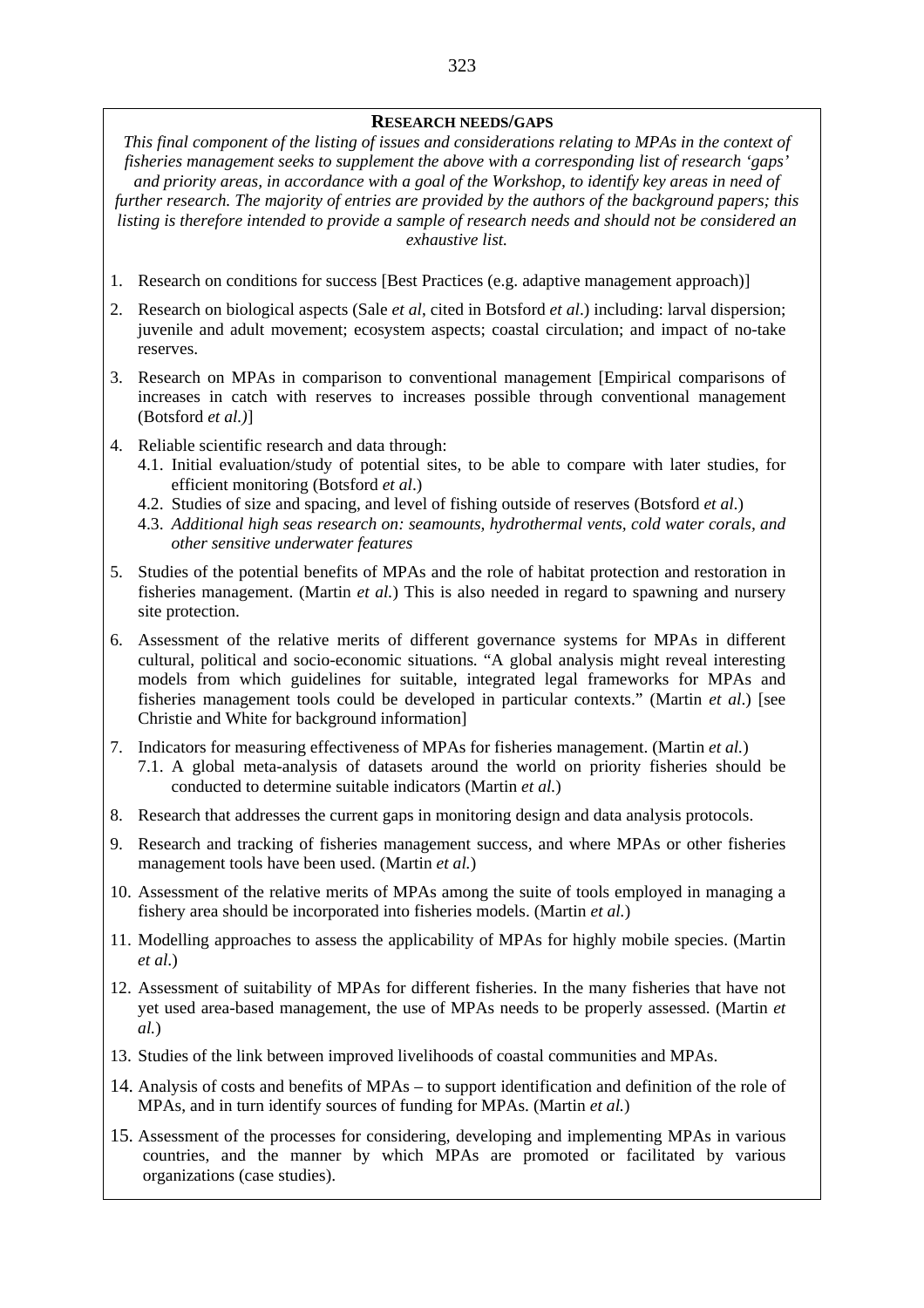#### **5.3 Synthesis of issues**

MPAs clearly have significant potential benefits as a tool of fisheries management, as well as for broader ocean use planning and biodiversity conservation. However, at the same time, the limitations and appropriate use of MPAs as a fisheries management tool must be carefully considered throughout the various stages of MPA implementation and decision making. Pomeroy *et al.* (2007) reiterates the need to consider MPAs in the context of other tools:

"In some circles, MPAs have come to be advocated as the solution for all fisheries and ecosystem management problems. In reality, MPAs are not substitutes for fishery management, but are one of several tools in the toolbox."

A variety of issues and considerations associated with MPAs (including high seas MPAs) have been noted in the listing above, which represents an initial effort at identifying key factors to consider in linking MPAs and fisheries management (and areas where further research could be beneficial). The list is extensive, however, and it will be necessary to extract the most central issues. In this section, we briefly review a few major themes around which recommendations on the links between MPAs and fisheries management seem to have been concentrated (e.g., within the background papers). Six key theme areas are reviewed, as follows:

### *5.3.1 Understanding and monitoring management effectiveness*

There has been a recent increase in efforts to investigate the success rates of MPAs. In some countries, studies have shown high rates, up to 80-90 percent, of MPAs that are ineffectively managed or lacked elements necessary for success such as a management plan and management team (Pollnac *et al.*  2001).<sup>1</sup> In order to enhance the positive potential of MPAs in fisheries management and reduce the negative impacts associated with lack of effective management, it is important that successes and best practices in effective spatial management be highlighted within potential guidelines and recommendations. The successful use of MPAs as a fisheries management tool relies on numerous factors, but a key determinant of the ability of the MPA to meet its objectives is the effectiveness of its application. Numerous resources for measuring management effectiveness are available, but analysis of the relevancy of these tools within the context of the interaction of MPAs and fisheries management could prove useful.<sup>2</sup> Various determinants of successful and effective management arise in the Background Papers, some of which are highlighted below. There are also suggested approaches given for overall MPA rating systems, such as the 'MPA rating system for municipal/city MPAs' that is now being used in the Philippines as described by Christie and White (2007):

"Five stages of MPA governance emerged from the Rating System: initiation, establishment, enforcement, sustained management and institutionalization of the MPA. The activities or processes that must be successfully accomplished to achieve a given level came to be seen as the essential ingredients to successfully managed MPAs."

#### *5.3.2 Adaptive management and well-informed design*

Key aspects of an effective MPA include: (i) a basis in good science, and (ii) well-designed monitoring, evaluation and adaptive management programs with long-term support. These topics are addressed within the background papers on a number of levels: suggestions for further research needed to provide a suitable scientific basis, descriptions of situations requiring varying types of design, problems to overcome in enforcement, the importance of the quality and information produced from

 $\overline{a}$ 

<sup>&</sup>lt;sup>1</sup> The Reefs at Risk Project in the Caribbean (2004) found that only 6 percent of MPAs (of 285 designated MPAs that were included in the study) were rated as effectively managed, with another 13 percent found to have only partially effective management.

 $2^2$  See MPA News, May 2006 for more information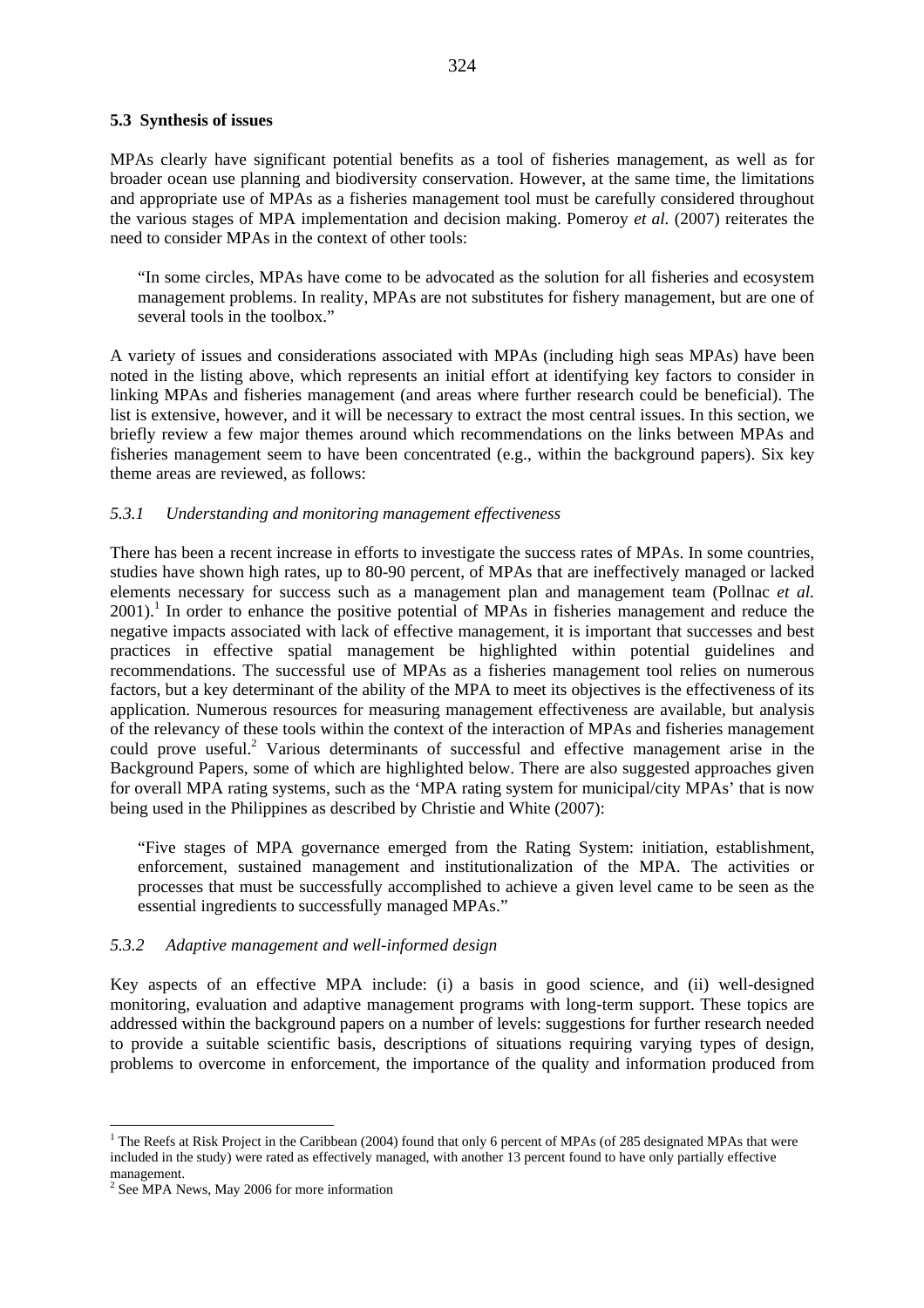monitoring, feedback of data into continuing evaluation, and overall the key aspects of an effective adaptive management plan and programme.

### *5.3.3 Context-specific design (species, habitat, country/region, community)*

Though further research is certainly needed to inform the design of MPAs in the context of fisheries management, across a range of different settings, there is a growing literature on appropriate design. Recommendations highlight that design should be based on the objectives or goals for the specific spatial measure: broad conservation objectives, species-specific goals, fisheries management measures (i.e. larval dispersion, etc.), poverty alleviation, a combination of many of the above, etc. The specific limitations or needs of communities/countries/regions should also be considered in terms of legislation or policies that are currently in place and the socioeconomic situation of the communities surrounding the proposed MPA.

### *5.3.4 The importance of stakeholder participation*

This is a key to gaining acceptance of the MPA, increasing support within the community or among stakeholders, and therefore strengthening the viability of compliance and enforcement procedures. A need for the MPA must be perceived by those involved with or affected by it, and this requires the continuous participation of stakeholders. Stakeholder participation is important not just in the initial phases of setting up an MPA, but throughout the entire process of establishment, and continuously throughout the life of the MPA. Clearly, for MPAs connected with fisheries management, stakeholders involved would need to include those within the fishery itself. Many authors of the background papers have focused on this as a key to success and suggest not only consultation with fishers, communities and all other stakeholders but actual involvement in management, such as participation of stakeholders in the monitoring process.

### *5.3.5 Equitable distribution of benefits*

In conjunction with participation of the stakeholders, there needs to be a sense of equity in the distribution of benefits among stakeholders, and all those involved with or affected by the MPA. As Christie and White (2007) have noted:

"Experience and empirical evidence demonstrates that the generation and equitable distribution of benefits from such MPAs is essential to long-term success."

Initial analysis of pre-existing traditional arrangements, governance structures, and socioeconomic assessments can prove vital, among other measures and tools, to ensuring that a group of stakeholders is not experiencing undue costs. Alternative livelihood arrangements are often necessary to distribute benefits equitably across all stakeholder groups, and should be continually evaluated to ensure effectiveness and appropriateness of the programmes.

### *5.3.6 Integration of legislation and policy*

A challenge ahead, but also a key feature in the establishment of effective MPAs, will be the integration of policy and legislation – on a national level within different departments and agencies (e.g., both environment departments and fisheries management agencies), regionally within the various bodies designated to manage resources, and internationally for relevant management regimes. The background papers have reinforced the importance of collaboration, cooperation, and integration in all levels of the policy and legislation process. For example, it has been noted that:

"The creation and management of an MPA, however, sometimes uses various existing pieces of legislation, each regulating one activity or use. In such cases, it is important to consider harmonization of these overlapping regulations. "(Martin *et al*. 2007)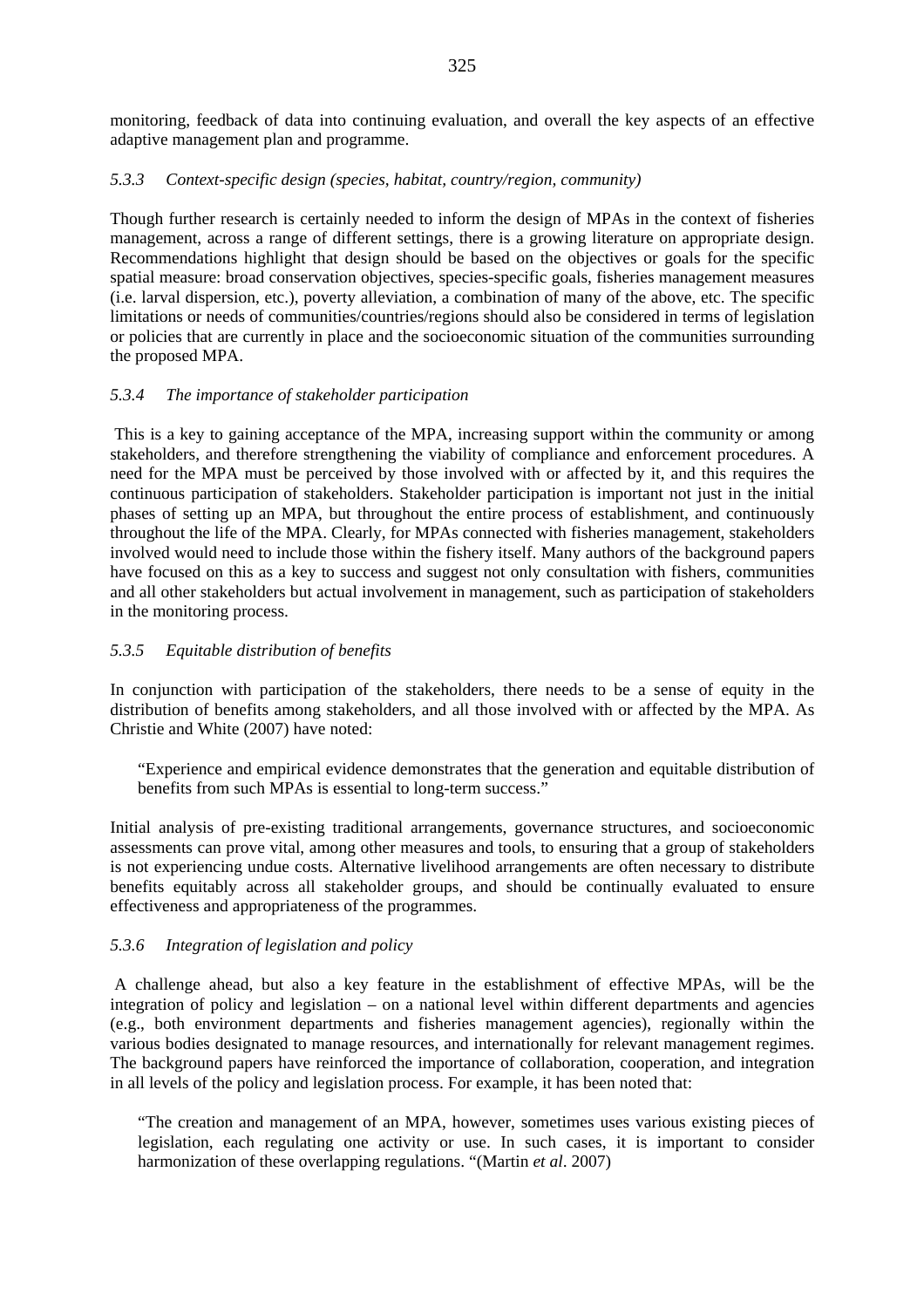#### **6. PRELIMINARY-STAGE DECISION-MAKING: MPAs IN FISHERIES MANAGEMENT**

As discussed in the previous section, the process of considering MPAs in the context of fisheries management involves three major stages. The first is a preliminary 'early stage' which explores specific needs, objectives and constraints relating to fisheries management and to marine conservation, as well as the amenability of the particular fishery and/or ecosystem, including its constituent fish stocks, to spatial management measures, of which MPAs form a part. This preliminary stage can be viewed as one in which the decision whether or not to utilize MPAs has not been made, but must be made as a key outcome of that stage. Subsequently, if such a decision to implement an MPA is made, the other stages of the process proceed: as described earlier, the second stage involves scoping the design of the MPA, and the design itself, while the third stage involves aspects of implementation, management, monitoring and evaluation. These second and third stages have been addressed quite comprehensively in the literature, and the steps for dealing with them match fairly closely with those used in developing a fisheries management plan.

On the other hand, an assessment of the literature on MPAs and fisheries management indicates a relative paucity of information on, and lack of focus on, the above-noted preliminary stage of the MPA decision making process. In any given situation, this preliminary stage involves the assessment of (1) existing aspects of fisheries management and of marine conservation initiatives, (2) the current and/or potential role of spatial management (and particularly MPAs) in the context of fisheries management and marine conservation, and (3) specifically whether there is a need and feasibility for an MPA, and if so, in what manner it can fit within the fisheries management system.

To address these matters, it is helpful to identify the differing situations that may be faced. This section elaborates on these various initial conditions, classifying scenarios according to two major considerations. The first is the question of whether MPAs and/or other spatial management measures are (1) already in place (and thus potentially in need of adaptation to meet additional objectives) or (2) being contemplated (whether proposed or under consideration). The second consideration is whether the actual or contemplated spatial management has its emphasis on (a) meeting fishery management objectives, (b) meeting conservation objectives, pursuing non-fishery aspects and/or emphasizing multi-use management, or (c) implementing a broader approach of zoning or spatial planning.

The first of these considerations reflects the fundamental differences between two scenarios:

 **Situations in which spatial measures are already in place**. These measures may have been (a) fishery-focused in the first place (perhaps a closed area, for example), in which case the issue is whether they are effective in meeting fisheries management goals, or (b) originally implemented with little or no consideration of fishery effects or impacts (perhaps put in place for broad biodiversity conservation purposes, for example), in which case the issue is whether they can be adapted to better meet fisheries management goals.

 **Situations in which spatial measures are being contemplated (proposed or under consideration)**. If spatial measures are under consideration (rather than already in place), there may be potentially more flexibility in designing the measures to simultaneously meet specific fisheries management goals and other goals such as protection of endangered non-harvested species, habitat restoration, etc.

It should be noted that in some cases, both of these scenarios may be relevant. For example, an ecosystem may have one fishery within it that has spatial measures in place (e.g. a closed spawning ground for a certain species) but other fisheries without such measures. Within that ecosystem, there may be discussion underway of instituting an MPA (in addition to or incorporating the closed spawning ground) to meet the dual goals of fisheries management and of broader ecosystem protection.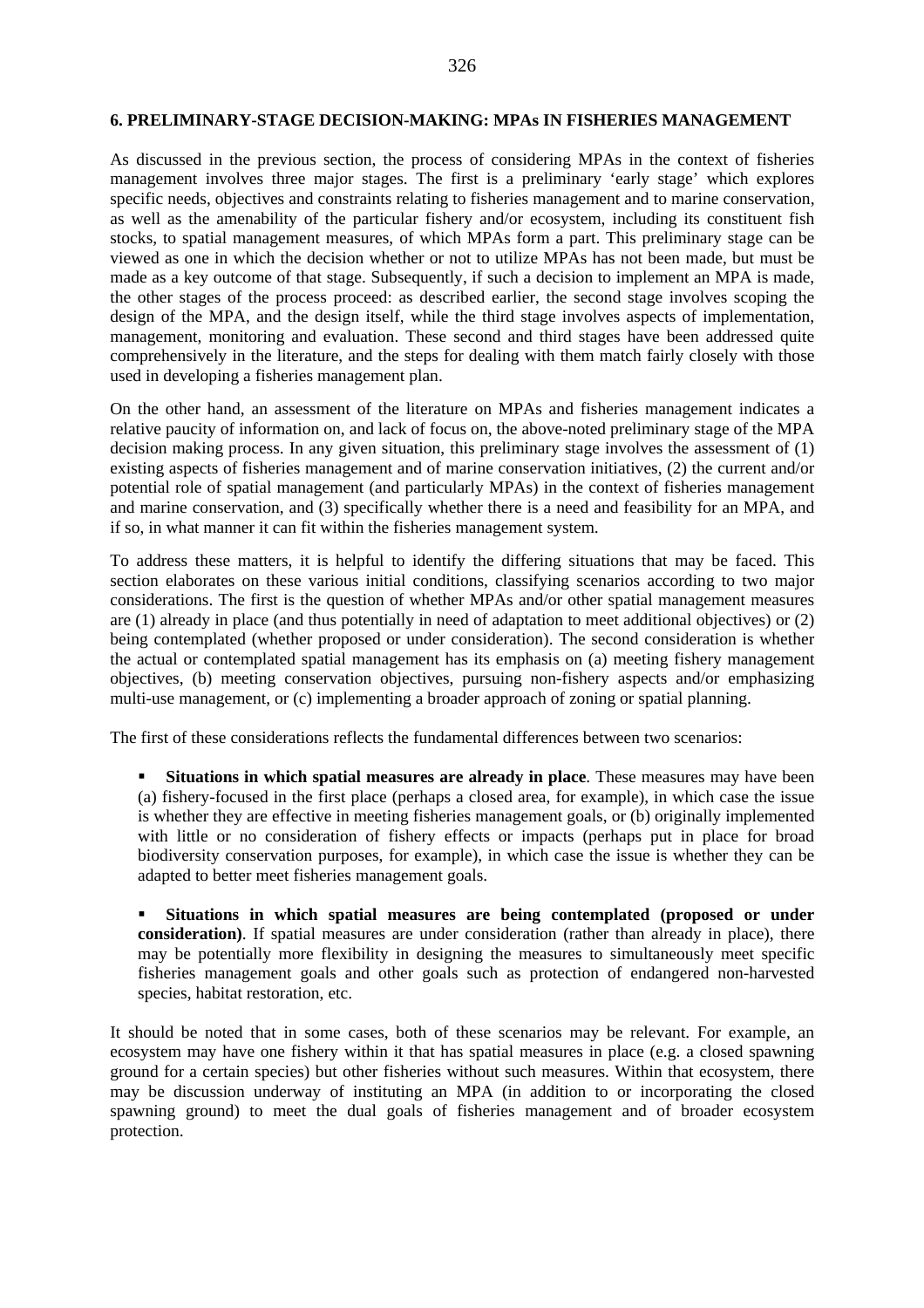The second consideration above relates to the dominant objective or approach of the spatial management, i.e. which of three realities reflects the actual or contemplated spatial management:

- (1) A protected area with emphasis placed on meeting fisheries management objectives (e.g. a closed area designed to protected juvenile fish),
- (2) A protected area with emphasis on conservation objectives, on non-fishery aspects (e.g. tourism) and/or on multi-use management,
- (3) A broad-based situation of zoning or spatial planning involving a variety of spatial elements within the relevant area, and potentially including both of the above types of protected area, (1) and (2).

With this in mind, the flowchart below sums up some aspects of the 'preliminary stage' decision problem faced in considering the interaction of MPAs and fisheries management, in a situation in which marine protected areas and/or other spatial management, such as zoning, are being assessed or considered.

# **MPA and Spatial Measures for Fisheries Management**



The following provides some further aspects arising in each of the situations  $-$  i.e. (1) an MPA (or other spatial management measure) already in place, or (2) a case in which such a measure is being contemplated.

**Measures already in place**. If the spatial management measure is *already in place*, assessment of its current and potential role in fisheries management might be based on asking a sequential set of questions:

• Is there room for improvement in meeting fisheries management goals? If the MPA is in fact fishery focused, is there room for improvement in meeting broader ecosystem goals and other objectives possibly pursued through MPAs? If neither of these holds, there may be no real need to modify existing management measures (no further action is needed) but if improvements can be made, then…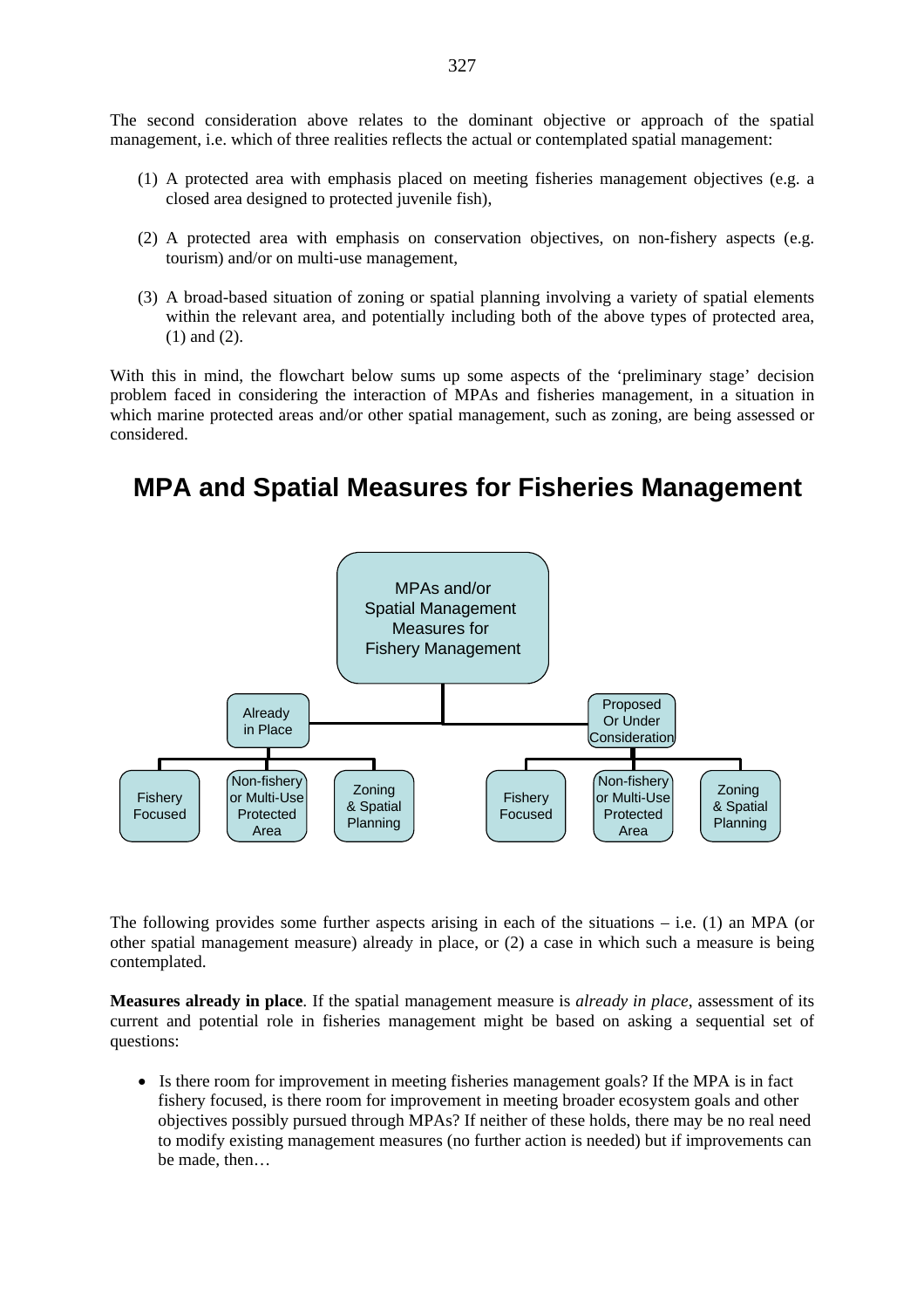- Is the species and/or fishery amenable to spatial management? If available data is sufficient to indicate that this is not the case, there is unlikely to be any value in continuing to pursue the adaptation of current spatial management measures to better support fisheries management. If, however, the situation could benefit from spatial management (or if there is a possibility of this being the case, with data limitations preventing a definitive conclusion either way), then…
- Is it feasible to adjust existing arrangements to improve fisheries management? If not, e.g. if the spatial management measures currently in place cannot be altered (perhaps because they are rigidly set in legislation, or they result from lengthy processes of development, etc.), then no further action can be taken. If, however, it is feasible to alter the current measures, then...
- Positive responses to each of these three questions may make it possible to modify current spatial management to better meet fisheries management objectives. Of course, it will be important to do so without negatively affecting the achievement of the objectives previously in place.

**Measures under consideration**. On the other hand, if spatial management measures are not yet in place, but implementation of such measures is under consideration, then it is important to clearly assess the objectives and the form of the measure (e.g. MPA) under consideration. [For the latter, reference is made to IUCN categories of protected areas, although it should be noted that the utility of these in an MPA setting is under active discussion.] Consider the three forms of spatial management measure listed above:

- (1) Protected areas with emphasis on *meeting fishery management objectives* might be grouped into two categories, depending on the specific focus of the area:
	- Habitat Protection Focus (e.g. IUCN Category IV)

Protected areas under consideration may have a fishery focus, with the primary aim of protecting the habitat on which the fish species of interest to the fishery depend. Such MPAs might be linked to IUCN Category IV ("Habitat/Species Management Area: protected area managed mainly for conservation through management intervention").

• Fishery Management Focus (e.g. IUCN Category VI)

A protected area with a fishery focus may alternatively be under consideration as a contributor, a component, of the overall fisheries management system, i.e. as a 'tool' in the 'toolkit' of fisheries management broadly. Such MPAs might be linked to IUCN Category VI ("Managed Resource Protected Area: protected area managed mainly for the sustainable use of natural ecosystems").

- (2) Protected areas under consideration, if without a particular fishery focus, may instead have primary goals involving (a) conservation objectives, (b) non-fishery considerations, and/or (c) multi-use management. Such protected areas might be grouped into two categories, reflecting the two major forms of such areas:
	- Conservation Focus (e.g. IUCN Category Ia, Ib, or III)

This form of MPA is that perhaps most associated with the protected area concept, the goal being to provide conservation benefits, whether for the full ecosystem in question or emphasizing particular species (e.g., turtles or whales). Such MPAs might be categorized under IUCN Categories Ia, Ib, or III – pertaining respectively to: (Ia) Strict Nature Reserve: protected area managed mainly for science; (Ib) Wilderness Area: protected area managed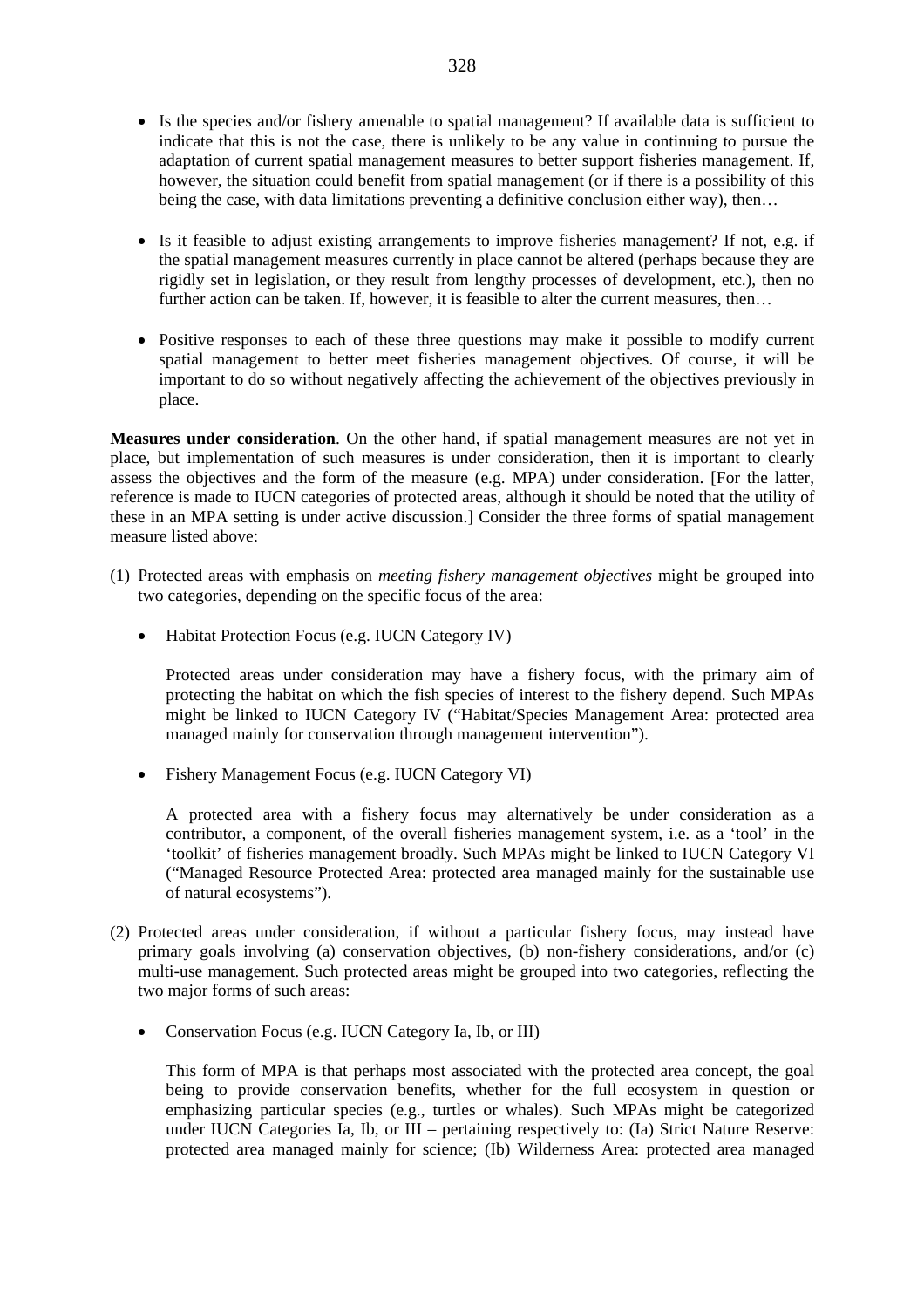mainly for wilderness protection, or (III) Natural Monument: protected area managed mainly for conservation of specific natural features.

• Multi-Use Focus (e.g. IUCN Category II, IV, V, or VI)

An MPA might be considered to serve a range of objectives, and to accommodate a range of marine uses, such as fisheries, aquaculture, tourism, boating, conservation of particular flora or fauna, etc. (while not reaching the form of a broad spatially-planned, zoned, multi-faceted area, described in (3) below). Such MPAs might fall under several different IUCN Categories including II, IV, V, or VI – described respectively as: (II) National Park: protected area managed mainly for ecosystem protection and recreation; (IV) Habitat/Species Management Area: protected area managed mainly for conservation through management intervention; (V) Protected Landscape/Seascape: protected area managed mainly for landscape/seascape conservation and recreation; (VI) Managed Resource Protected Area: protected area managed mainly for the sustainable use of natural ecosystems.

- (3) Broad-based situations involving zoning or spatial planning, with a variety of spatial elements, will typically involve more than one of the IUCN categories of protected areas. Given its multiobjective nature, this form of spatial management cannot be classified in the same manner as the two forms above. Instead, from a fisheries management perspective, it is helpful to categorize them based on whether or not fisheries management is explicitly incorporated in the arrangement:
	- Fishery Management Role is Explicit (includes IUCN Category IV, VI areas)

In a broad spatial management scheme, there typically will be multiple marine uses to deal with, and multiple objectives being pursued. In some existing real-world cases within this heading, such as the Great Barrier Reef in Australia, fisheries are explicitly included in the usage arrangements, and fisheries management is thus at least partially incorporated in the overall management of the area. If this is the case for the planned area under consideration, this categorization would apply (if not, the alternative below would be appropriate). This relatively-broad form of spatial management might include either or both of IUCN Categories IV and VI – i.e. (IV) Habitat/Species Management Area: protected area managed mainly for conservation through management intervention; (VI) Managed Resource Protected Area: protected area managed mainly for the sustainable use of natural ecosystems.

• Fishery Management Role Not Included in the Plan for the Protected Area

Presumably, any sufficiently broad-based spatial management scheme, incorporating multiple marine uses and multiple objectives, should explicitly consider the relevant fisheries, in the usage arrangements and in the management system. If, however, this is not currently the case for the situation under consideration, it is important to recognize that reality, and to deal with it in some way, as the spatial planning or zoning may well end up at cross purposes with the fisheries management arrangements.

### **7. CONCLUSION**

This paper has explored the linkages between Marine Protected Areas and fisheries management. In addressing these linkages, a unifying idea was that of spatial management – MPAs being inherently spatial in nature, and spatial management measures, such as closed areas, being well established in fisheries management. The paper drew on the Background Papers prepared for the Workshop, as well as a range of additional literature, to present a listing of issues and considerations relating to the development and implementation of MPAs, within a fisheries management context – organized according to the three sequential stages involved (preliminary, design and management/monitoring) – together with a summary of related research gaps and priorities. The paper then analysed this listing to produce a set of major recurring themes addressed widely in the literature. The analysis also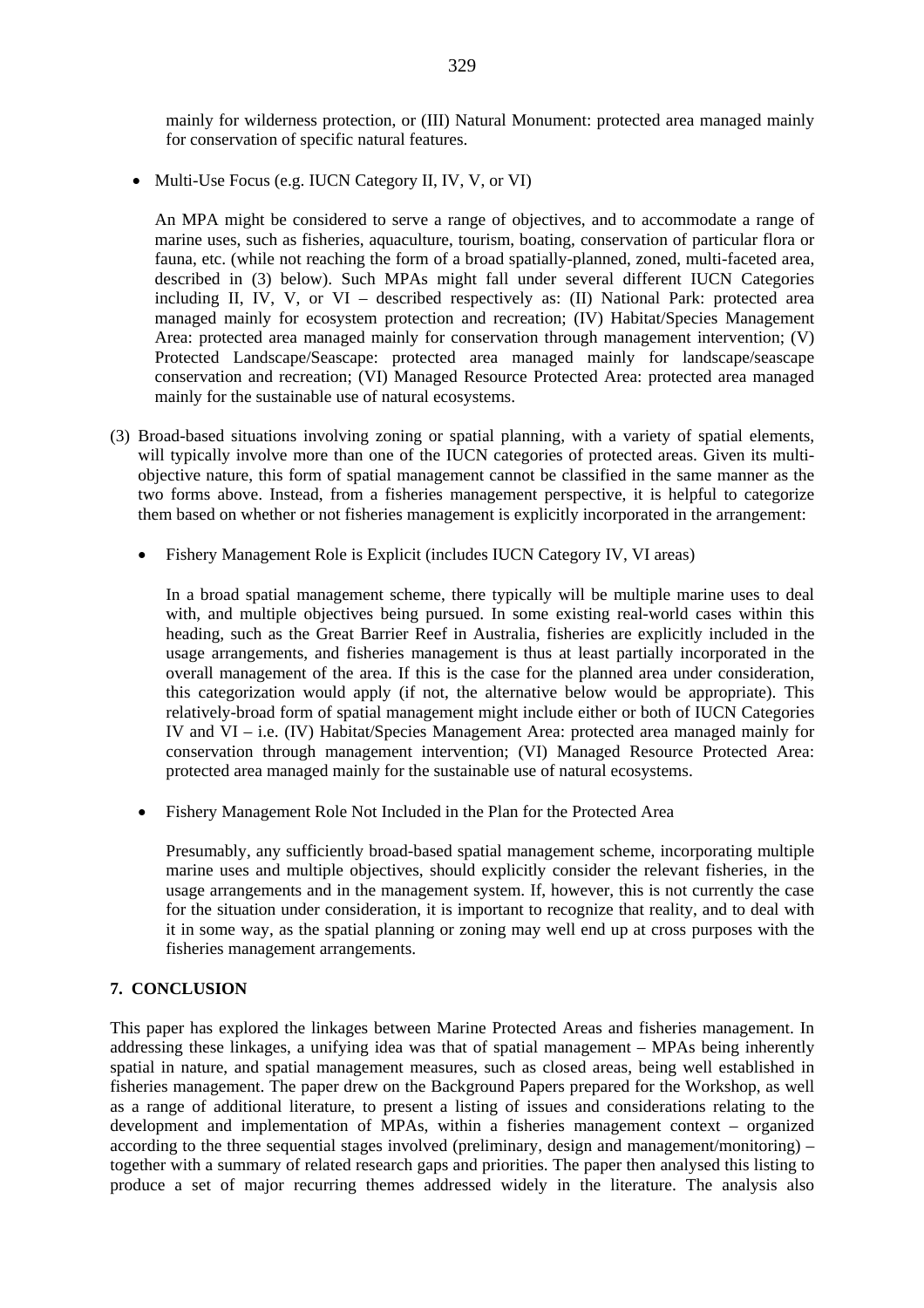highlighted the need for additional work on the 'preliminary' decision-making stage in the process, there being an apparent paucity of information in this area. An initial effort is undertaken in the paper to explore the key decision-making elements involved in this 'early stage' of the process.

It is hoped that the examination in this paper of factors relating to the interface of Marine Protected Areas and fisheries management will help to identify key issues and further research to be addressed to provide the necessary understanding of the role of MPAs within a fisheries management context.

#### **ACKNOWLEDGEMENTS**

The authors are grateful for helpful discussions with Kevern Cochrane and Dominique Gréboval at FAO, and for comments received from the participants in the FAO Expert Workshop on the Role of MPAs in Fisheries Management. Financial support provided to Charles by a Pew Fellowship in Marine Conservation and by the Natural Sciences and Engineering Research Council of Canada, operating grant 6745, is gratefully acknowledged.

#### **REFERENCES**

- **Ballantine, B.** 1996. "No-take" marine reserve networks support fisheries. *In* Hancock, D.A., D.C. Smith, A. Grant & J.P. Beumer (eds.), Developing and Sustaining World Fishery Resources, the Proceedings of the  $2<sup>nd</sup>$  World Fisheries, Brisbane. CSIRO Publishing, Collingwood, Australia. pp 702-706.
- **Ballantine, W.J.** 1994. The practicality and benefits of a marine reserve network. 205-223. *In:*  Gumbell, K.L [ed.]. Limiting access to marine fisheries: Keeping the focus on conservation. Washington, D.C., Center for Marine Conservation and World Wildlife Fund.
- **Botsford, L.W; Micheli, F. & Parma, A.M.** 2007. Biological and ecological considerations in the design, implementation and success of MPAs. *In*: Report and documentation of the Expert Workshop on Marine Protected Areas and Fisheries Management: Review of Issues and Considerations. Rome, 12–14 June 2006. *FAO Fisheries Report.* No. 825. Rome, FAO. 2007. 332 pp.
- **Burke, L & Maidens, J** (and contributing authors). 2004. *Reefs at risk in the Caribbean*. Washington D.C., World Resources Institute.
- **Charles, A.T.** 1995. Fishery science: The study of fishery systems. *Aquatic Living Resources* 8, 233- 39.
- **Charles, A.T**. 1998. Living with Uncertainty in Fisheries: Analytical Methods, Management Priorities and the Canadian Groundfishery Experience. *Fisheries Research* 37, 37-50.
- **Charles, A.T.** 2001. *Sustainable Fishery Systems*. Blackwell Science, Oxford UK, 384p.
- **Christie, P. & White, A.T.** 2007. Best Practices in Governance and Enforcement of Marine Protected Areas: An Overview. *In*: Report and documentation of the Expert Workshop on Marine Protected Areas and Fisheries Management: Review of Issues and Considerations. Rome, 12– 14 June 2006. *FAO Fisheries Report.* No. 825. Rome, FAO. 2007. 332 pp.
- **Christy, F.T.** 1982. *Territorial Use Rights in Marine Fisheries: Definitions and Conditions*. FAO Fisheries Technical Paper #227. FAO, Rome, Italy.
- **Convention on Biological Diversity. 2002**; *Summary Report of the Ad Hoc Technical Expert Group on Marine and Coastal Protected Areas to the Subsidiary Body on Scientific, Technical and Technological Advice on the Marine and Coastal Biodiversity: Review, Further Elaboration and Refinement of the Programme of Work,* UNEP/CBD/SBSTTA/8/9/Add.1, 27 November 2002.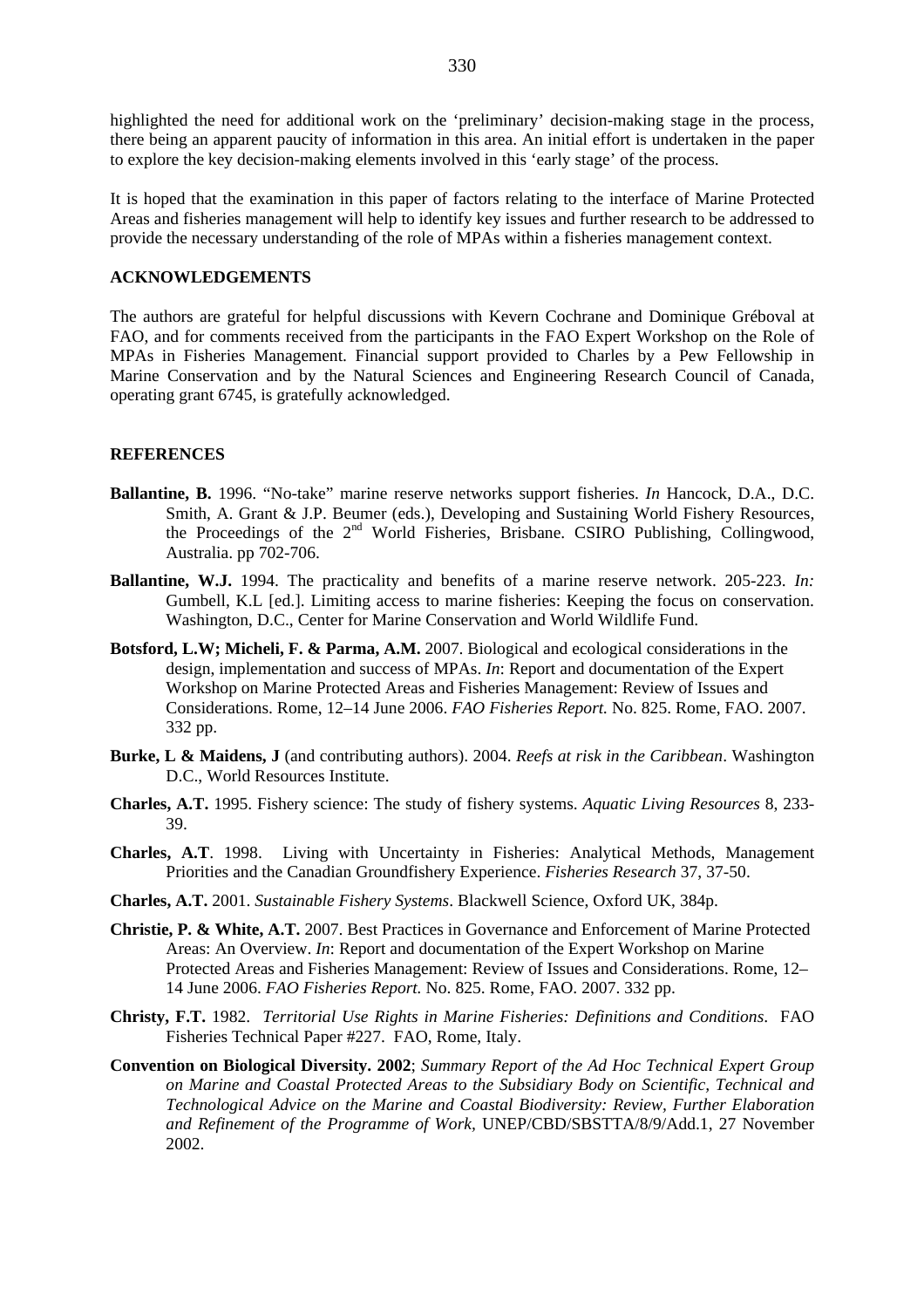- **Defeo, O. & Castilla, J.C.** 2006. More than one bag for the world fishery crisis and keys for comanagement success in selected Latin American shellfisheries. Reviews in Fish Biology and Fisheries, 15: 265-283.
- **Dugan, J.E. & Davis, G.E.** 1993. Applications of marine refugia to coastal fisheries management. *Canadian Journal of Fisheries and Aquatic Science,* 50: 2029-2042.
- **FAO.** Report of the twenty-sixth session of the Committee on Fisheries. Rome, 7-11 March 2005. FAO Fisheries Report. No. 780. Rome, FAO. 2005. 88 pp.
- **FAO.** Fisheries Department. The ecosystem approach to fisheries. *FAO Technical Guidelines for Responsible Fisheries*. No. 4, Suppl. 2. Rome, FAO. 2003. 112 pp.
- **Garcia**, **S.M.; Zerbi, A.; Aliaume, C.; Do Chi, T. & Lasserre, G.** The ecosystem approach to fisheries—Issues, terminology, principles, institutional foundations, implementation and outlook. FAO Fisheries Technical Paper. No. 443. Rome, FAO. 2003. 71pp.
- **Gell, F.R & Roberts, C.M.** 2003. *The fishery effects of marine reserves and fishery closures*. Washington D.C, World Wildlife Fund-USA.
- **Holland, D.S. & Brazee, R.J**. 1996. Marine reserves for fisheries management. *Marine Resource Economics,* 1: 157-171.
- **Independent World Commission on the Oceans**. 1998. *The Ocean. Our Future*. Cambridge/New York, Cambridge University Press.
- **IUCN The World Conservation Union.** 1994. Resolution 19.46 of the 19<sup>th</sup> session of the General Assembly of the IUCN. Buenos Aires, Argentina.
- **Kelleher, G. & Recchia, C.** 1998. Lessons from marine protected areas around the world. *PARKS*, June 8 (2).
- **King, M.** 1995. Fisheries Biology: Assessment and Management. Oxford, Fishing New Books, Blackwell Science.
- **Mabile, S. & Piante, C.** 2005. Global Directory of Mediterranean Marine Protected Areas. WWF-France. Foundation Paris, France xii +132 pp
- **Martin, K. ; Samoilys, M.A.; Hurd, A.K.; Meliane, I. & Lundin, C.G.** 2007. Experiences in the use of Marine Protected Areas with Fisheries Management Objectives -A review of case studies. In: Report and documentation of the Expert Workshop on Marine Protected Areas and Fisheries Management: Review of Issues and Considerations. Rome, 12–14 June 2006. *FAO Fisheries Report.* No. 825. Rome, FAO. 2007. 332 pp.
- **Molenaar, E.J**. 2005. Addressing regulatory gaps in high seas fisheries. *The International Journal of Marine and Coastal Law*, 20 (3-4).
- **MPA News**. 2005/2006. Paper parks in the Philippines: Improved information tells a new story. January/December 7 (6).
- **MPA News.** 2006a. Kiribati designates large MPA, to be funded by endowment. April 7: 9.
- **MPA News**. 2006b. Why Should We Evaluate the Management Effectiveness of a MPA? and Methodologies for Evaluating MPA Management Effectiveness. In: *Special Feature* Measurement of Management Effectiveness: The Next Major Stage in MPAs? May 7 (10).
- **North East Atlantic Fisheries Commission (NEAFC).** 2004. NEAFC Recommendation for the Protection of Vulnerable Deep-water Habitats by Denmark (in respect of the Faroe Islands and Greenland, Estonia, the European Community, Iceland, Norway and Poland. Recommendation IV from the 23rd Annual Meeting, November 2004.
- Pollnac, R.B.; Crawford, B.R. & Gorospe, M.L.G. 2001. Discovering factors that influence the success of community-based marine protected areas in the Visayas, Philippines. *Ocean and Coastal Management,* 44: 683-710.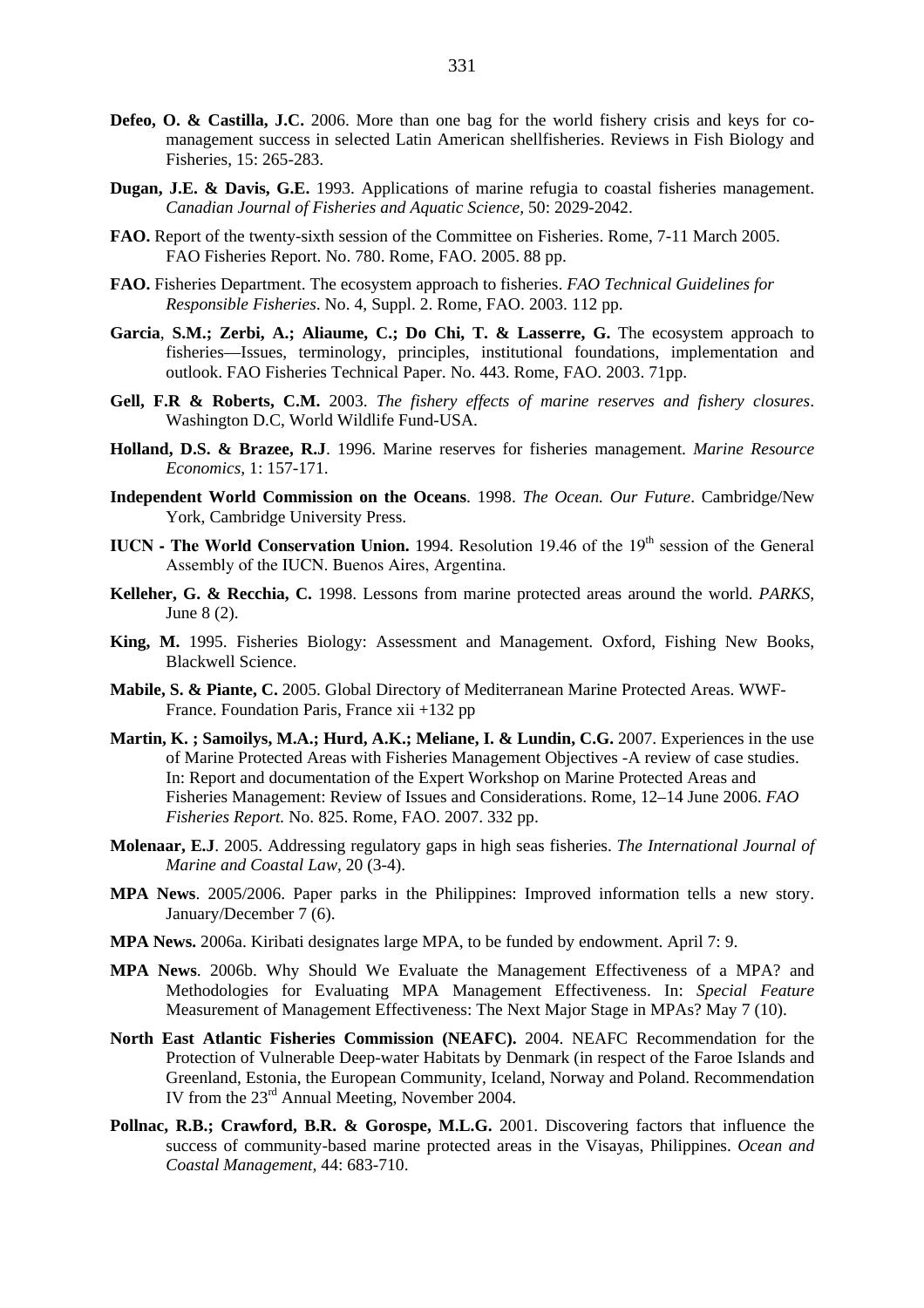- **Pomeroy, R.S.; Mascia, M.B. & Pollnac, R.B.** 2007. Marine protected areas: The social dimension. *In*: Report and documentation of the Expert Workshop on Marine Protected Areas and Fisheries Management: Review of Issues and Considerations. Rome, 12–14 June 2006. *FAO Fisheries Report.* No. 825. Rome, FAO. 2007. 332 pp.
- **Roberts, C.M.; Hawkins, J.P. & Gell, F.R**. 2005. The role of marine reserves in achieving sustainable fisheries. *Phil. Trans. R. Soc. B*, 360: 123-132.
- **Rowley, R.J.** 1994. Marine reserves in fisheries management. *Aquatic Conservation: Marine and Freshwater Ecosystems,* 4: 233-254
- **Russ, G.R. & Alcala, A.C.** 1999. Management histories of Sumilon and Apo marine reserves, Philippines, and their influence on national marine resource policy. *Coral Reefs*, 18: 307-319.
- **Sobel, J.** 1993. Conserving biological diversity through marine protected areas. *Oceanus,* 36: 19-26.
- **Sobel, J. & Dahlgren, C.P**. 2004. Marine Reserves: A Guide to Science, Design and Use. Washington, D.C., Island Press, 336 pp.
- **United States Government, White House**. Establishment of the Northwestern Hawaiian Islands Marine National Monument. A proclamation by the president of the United States. Office of the Press Secretary, June 15, 2006. [http://www.whitehouse.gov/news/releases/2006/06/print/20060615-18.html] Accessed on August 25, 2006.
- **Walters, C.J.** 1998. Designing fisheries management systems that do not depend upon accurate stock assessment. In: Re-Inventing Fisheries Management (eds T.J. Pitcher, P.J.B. Hart & D. Pauly), pp279-288. Kluwer, Dordrecht.
- **World Summit on Sustainable Development (WSSD)**. 2002. Plan of Implementation of the WSSD, Chapter IV, Protecting and managing the natural resource base of economic and social development.
- **Young, T.R.** 2007. The legal framework for MPAs and successes and failures in their incorporation into national legislation. *In*: Report and documentation of the Expert Workshop on Marine Protected Areas and Fisheries Management: Review of Issues and Considerations. Rome, 12– 14 June 2006. *FAO Fisheries Report.* No. 825. Rome, FAO. 2007. 332 pp.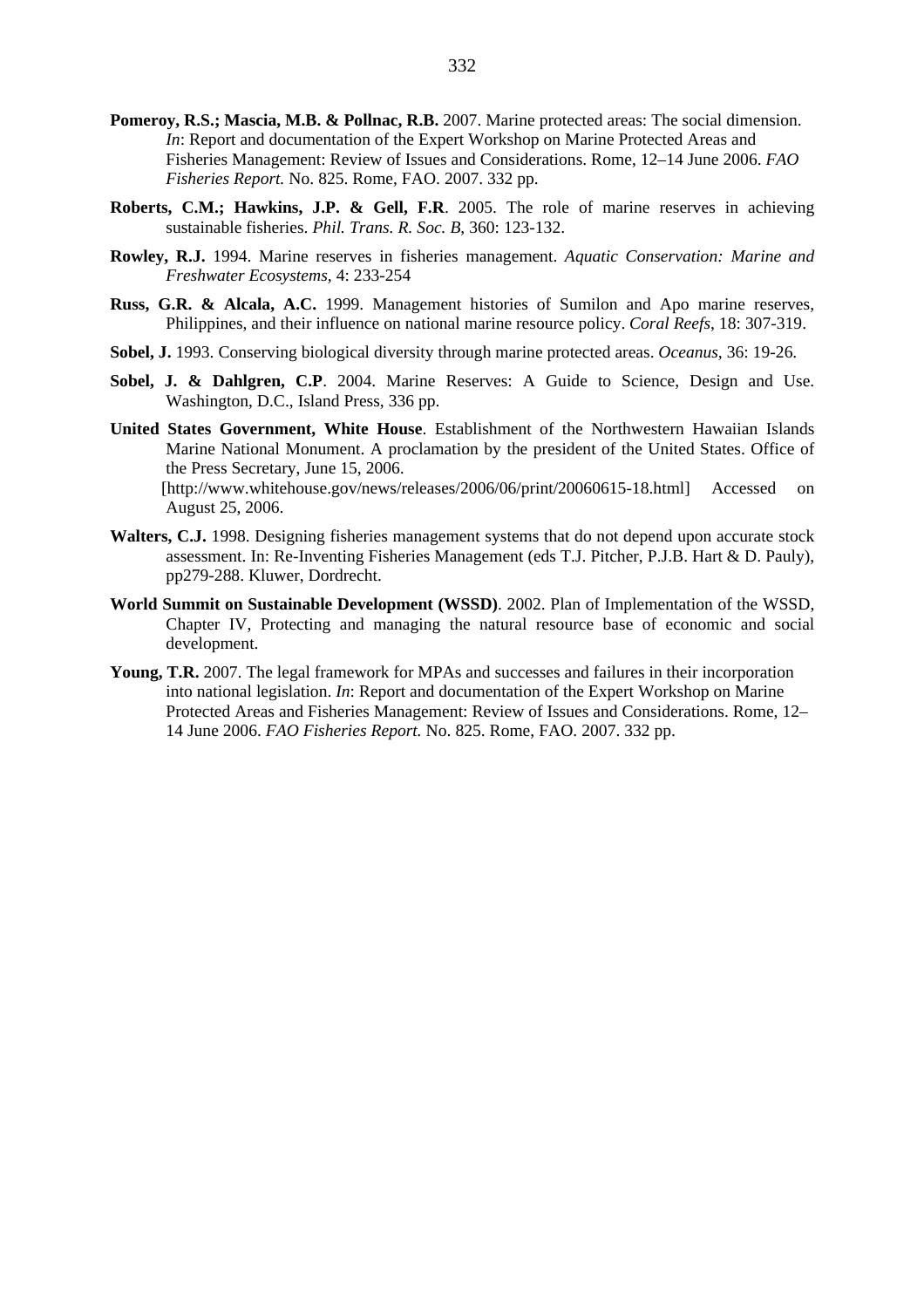**0429-9337** 

FAO/JAPAN GOVERNMENT COOPERATIVE PROGRAMME GCP/INT/942/JPN

### **Report and documentation of the**

# **EXPERT WORKSHOP ON MARINE PROTECTED AREAS AND FISHERIES MANAGEMENT: REVIEW OF ISSUES AND CONSIDERATIONS**

**Rome, 12–14 June 2006**